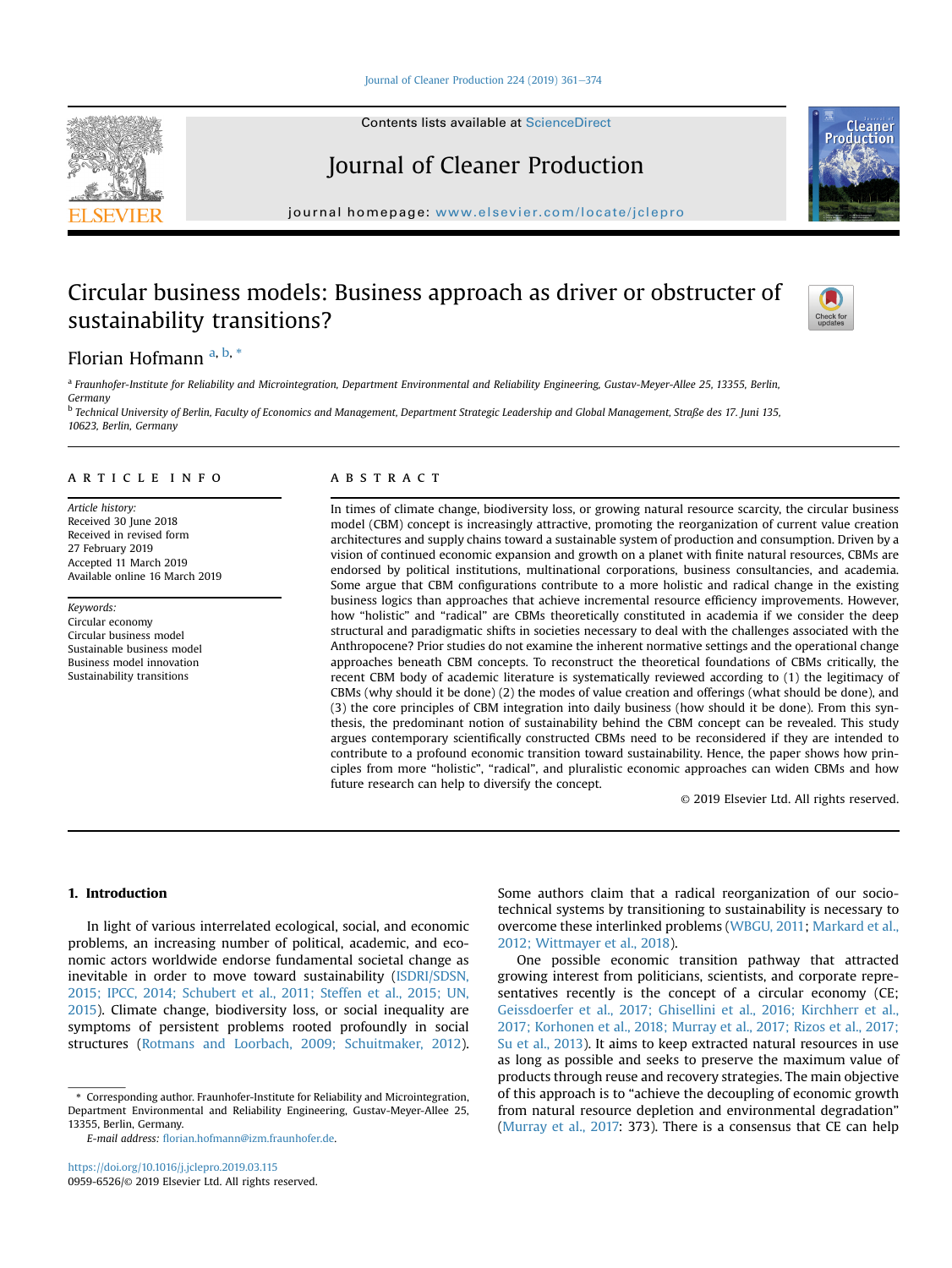restructure the current "take-make-dispose" economic system ([Merli et al., 2018; Pearce and Turner, 1989\)](#page-12-0).

The European Commission, several national governments (e.g., the Netherlands, Japan, and Germany), and economic think tanks (like the Ellen MacArthur Foundation, EMF) assume that one powerful lever for the shift from a linear economy toward a CE is bound to innovations among incumbent companies and entrepreneurs ([Bastein et al., 2013; BMUB, 2016; EAJ, 2013; EC, 2016; EMF,](#page-11-0) [2013; Murray et al., 2017; Su et al., 2013\)](#page-11-0). The general position is that the change to a resource-efficient society will be driven by the creative abilities of private corporations in setting economic signals such as recovery targets and quotas, providing economic incentives and assistance such as preferential government procurement programs, and funding research projects to experiment and implement CE logic into daily business routines ([Moreau et al., 2017; Zink and](#page-12-0) [Geyer, 2017](#page-12-0)). Thereby, the business model (BM) construct received increasing attention as an instrument to integrate CE principles into business. Academic research increasingly focuses on circular business models (CBMs) in addition to closed loop supply chains and circular product design [\(Geissdoerfer et al., 2017; Merli et al., 2018\)](#page-11-0). Moreover, leading consultancies (like McKinsey as a knowledge partner of the EMF, Boston Consulting Group, or Accenture) invest in exploring and communicating the CBM concept to build competencies and create future market opportunities ([EMF, 2017; Lacy](#page-11-0) [et al., 2014; Rubel et al., 2018](#page-11-0)). All of these actors perceive CBMs as a catalyst for a sustainability transition of the current industrial economic system.

Considering this rather business-driven transition approach, there is a need for a critical reflection on the communicated desirable future conditions, the logics of economic value creation, and the proposed practices that underlie the CBM concept, particularly for the expectation that CBMs contribute to a sustainable system of consumption and production. A detailed analysis of why and how CBMs should be integrated into businesses can provide insights into the underlying notion of sustainability. Thus, this study contributes an examination of how the understanding of sustainability is subject to the CBM concept and how the transition toward sustainability is envisioned by systematically reviewing the recent CBM literature. The selected 42 scientific articles have been critically reconstructed into three categories: (1) the substantiated general aims of CBMs, (2) the modes of value creation and offerings of CBMs, and (3) the core principles of CBM integration into daily business. This condensed description allows for a structured examination and evaluation of the normative and operative settings of the theoretical foundations of CBMs in terms of why is the implementation of CBMs desirable (objectives/normative dimension); the definition of the corridor of action (modes of value creation and offerings/strategic dimension); and the operative, concrete, and affordable solutions that can be implemented now (core principles of integration/operational dimension). Building on the findings, conceptual amendments can be outlined that provide a more differentiated understanding of the role of CBMs in the transition to sustainability. Furthermore, the paper generates insights into future research directions.

The paper is structured as follows. Section 2 covers a brief literature overview that introduces the linkages between CE, BMs, and sustainability transitions. Section [3](#page-2-0) describes the systematic literature review process and Section [4](#page-4-0) summarizes the main findings, which are aggregate into a framework that is called the "reference frame of circular business model conceptions". This is followed with a discussion of whether and to what extent CBMs contribute to an economic transition toward sustainability, which leads to the identification of aspects for diversifying CBMs conceptually and future research investigations (Section [5\)](#page-9-0).

## 2. The linkages between CE, sustainability transitions, and **BMs**

The CE concept stems from various schools of thought with intensive debate in the literature. Several authors, such as [Ghisellini](#page-11-0) [et al. \(2016\), Homrich et al. \(2018\), Murray et al. \(2017\), Rizos et al.](#page-11-0) [\(2017\),](#page-11-0) and [Su et al. \(2013\)](#page-13-0), emphasize that [Pearce and Turner](#page-12-0) [\(1989\)](#page-12-0) proposed the concept of CE based on the ideas of ecological economist Kenneth [Boulding \(1966\)](#page-11-0). Boulding described planet earth as a closed and circular system and transferred this metaphorical narrative to a future economy, in which the outputs of all system entities serve as inputs for other entities. "The closed economy of the future might similarly be called the 'spaceman' economy, in which the earth has become a single spaceship, without unlimited reservoirs of anything, either for extraction or for pollution, and in which, therefore, man must find his place in a cyclical ecological system which is capable of continuous reproduction of material form even though it cannot escape having in-puts of energy" ([Boulding, 1966:](#page-11-0) 7–8). [Pearce and Turner \(1989\)](#page-12-0) emphasized that nature functions as a resource supplier for production and consumption inputs, as a sink for anthropogenic emissions, as well as a source of deeper feelings "to be in the world" in the form of aesthetic enjoyment and spiritual comfort. Based on their analyses of environment-economy interrelations, they stressed, "if we ignore the environment then the economy appears to be a linear system" [\(Pearce and Turner, 1989:](#page-12-0) 34). They characterized the current industrial economy as an open system that leads to the erosion of the interrelated ecosystems of planet earth and causes irreversible changes in the essential human life-supporting functions of nature [\(Geissdoerfer et al., 2017\)](#page-11-0). A closed and circular economic system in turn seeks to maintain the total capital stock of natural resources considering the laws of thermodynamics ([Ghisellini et al., 2016; Pearce and Turner, 1989; Rizos et al., 2017\)](#page-11-0). Nevertheless, the term linearity simplifies today's complex economic processes as one-directional and instrumentally controllable sequences, and implies value creation networks as well as material flows with defined beginning and ending points. But even in the contemporary "cowboy economy" ("the cowboy being symbolic of the illimitable plains and also associated with reckless, exploitative, romantic, and violent behavior …" [Boulding, 1966](#page-11-0), 7), products and components with seemingly limited lifetimes and value appreciations can be described partially as continuous, without a final act of consumption ([Lepawski and Mather, 2011](#page-12-0)). For example, an iPod (first marketed at the beginning of the 2000s) could be used as a "living room artifact" for bringing back memories after its "official product death" due to its irreparability. The function of the iPod has changed over time from a random portable music player to a medium of reminiscences and experienced emotions. Another example is ocean plastic, which some termed as the epitome of linearity while others perceive it as a source of value (e.g., manufacturer of recycled sneakers). Future technological progress could reverse the extremely urgent problematic of ocean plastics into new opportunities of economic performances. When does value end, when does waste emerge? Consequently, the determination whether an observed system is linear or not depends heavily on the scope, the predefined system boundaries and time scales. A strict distinction between linearity and circularity can only function as a theoretically abstraction (as used in the following argumentations) for the purpose of sensitizing and addressing a superior problem, namely the kind of economic activities that build on the massive degradation of nature.

Over the last several decades, a body of literature arose from diverse research disciplines and practice that contributed to the common understanding and interpretation of the CE concept ([Ghisellini et al., 2016; Lieder and Rashid, 2016; Murray et al., 2017;](#page-11-0)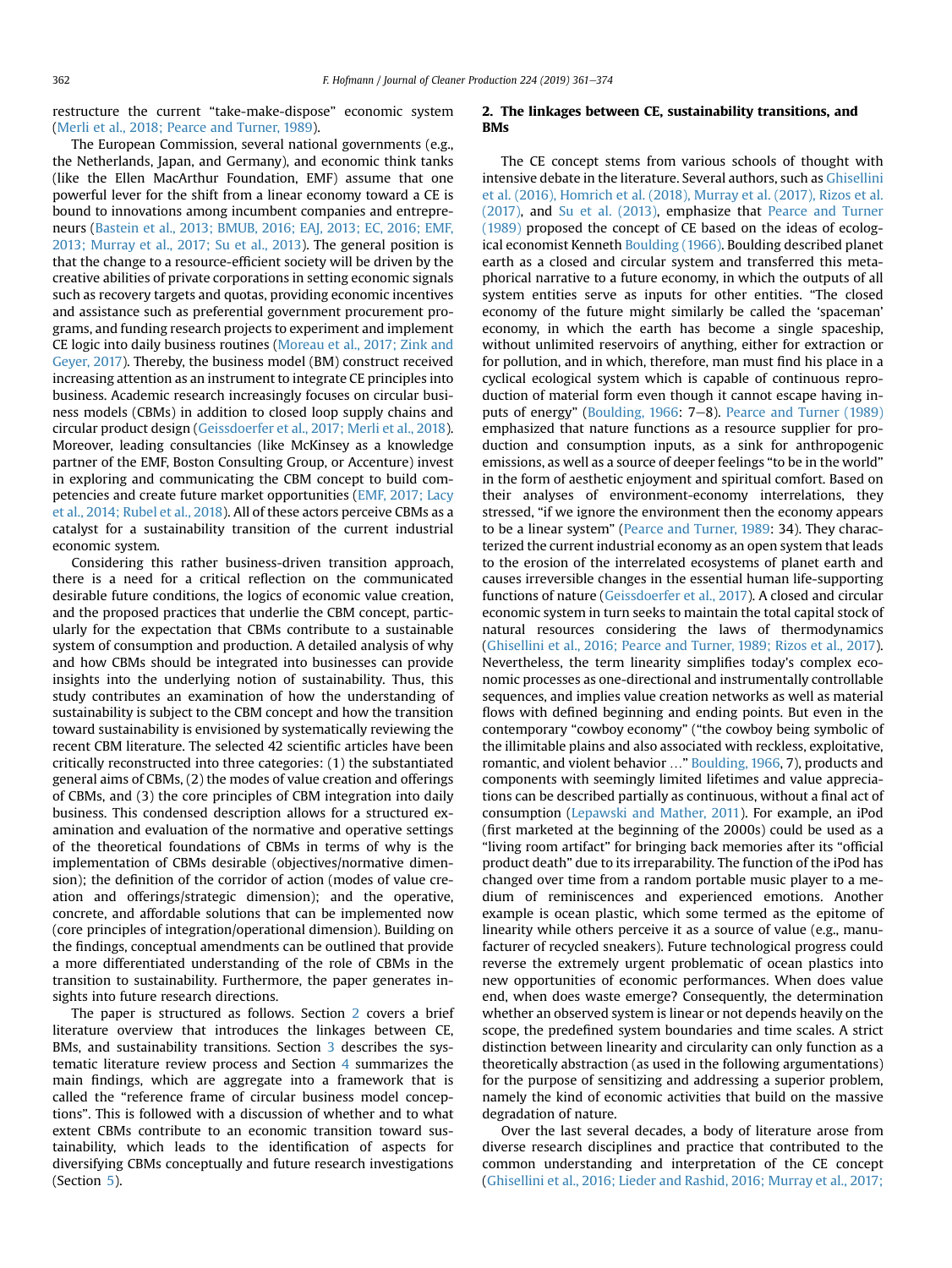<span id="page-2-0"></span>[Rizos et al., 2017; Sauv](#page-11-0)é [et al., 2016](#page-11-0)). Some of the most important conceptual approaches that influenced the theoretical roots of CE are "cradle-to-cradle" ([McDonough and Braungart, 2002](#page-12-0)), "industrial ecology" ([Graedel and Allenby, 1995](#page-12-0)), "industrial metabolism" ([Ayres, 1994](#page-11-0)), "biomimicry" ([Benyus, 2002](#page-11-0)), "blue economy" [\(Pauli,](#page-12-0) [2010\)](#page-12-0), and "natural capitalism" [\(Lovins et al., 1999; Homrich et al.,](#page-12-0) [2018\)](#page-12-0). One of the most frequently quoted definitions [\(Geissdoerfer](#page-11-0) [et al., 2017; Rizos et al., 2017\)](#page-11-0) that links different elements from these schools of thought was formulated by the EMF, which emphasizes the CE as "an industrial economy that is restorative by intention and design" ([EMF, 2013:](#page-11-0) 14). Ghisellini et al. (2016: 12) describe CE as a holistic approach that accelerates deep social change by arguing, "CE has the potential to understand and implement radically new patterns and help society reach increased sustainability and wellbeing at low or no material, energy and environmental costs."

The argument from a systems perspective of change is in line with the insights of sustainability transition research, which states that a shift toward sustainability is possible only through farreaching structural systemic changes along material, economic, political, institutional, organizational, and socio-cultural spheres ([Grin et al., 2010; Markard et al., 2012; Wittmayer et al., 2018\)](#page-12-0). Sustainability transitions are multi-dimensional, long-term, and fundamental change processes through which established societal cultures, structures, and practices shift to more sustainable ones that arise from the co-evolution between the economy, society, and ecology ([Grin et al., 2010;](#page-12-0) [Loorbach and Wijsman, 2013](#page-12-0)). As part of such a transition, sustainable "products, services, business models, and organizations emerge, partly complementing and partly substituting for existing ones" ([Markard et al., 2012:](#page-12-0) 956). Particularly in the transition to sustainability, guidance and governance often play a major role. This kind of systemic change is purposeful and intended, while a broad range of societal actors work together in a more or less coordinated way ([Markard et al., 2012; Rotmans](#page-12-0) [and Loorbach, 2009; Smith et al., 2005](#page-12-0)) and are informed and motivated by normative frameworks like the Sustainability Development Goals (SDGs; [UN, 2015\)](#page-13-0), social and planetary boundaries ([Leach et al., 2013;](#page-12-0) [O'Neill et al., 2018;](#page-12-0) Rockström et al., 2009; [Steffen et al., 2015\)](#page-12-0), or concepts such as the CE. In the CE discourse, scholars and practitioners from politics, businesses, and consultancies often emphasize the importance of BMs for achieving systemic change to a CE. "Business models have been ascribed the potential to disrupt entire industries, because they connect multiple actors, mediate between the production and the consumption side of business and support the introduction of novel technologies into the market" ([Bidmon and Knab, 2018](#page-11-0): 903).

BMs are simplified descriptions of the mechanism of how an organization creates, offers, and delivers value to their key stakeholders through the conversion of scarce resources ([Chesbrough,](#page-11-0) [2010;](#page-11-0) [Amit and Zott, 2001; Osterwalder and Pigneur, 2010; Teece,](#page-11-0) [2010; Wirtz et al., 2016; Zott et al., 2011\)](#page-11-0). As [Magretta \(2002:](#page-12-0) 4) observed, BMs represent a new form of narrative in management theory: "Business models are  $\ldots$  at heart stories  $-$  stories that explain how enterprises work." Hence, BMs articulate what value a company offers to fulfill the customer needs (value propositions/ offerings), the structure of the value creation activities and resources (value creation infrastructure), and how the company captures financial value (value capture; [Bocken et al., 2013; Johnson](#page-11-0) [et al., 2008; Massa et al., 2017; Osterwalder and Pigneur, 2010; Zott](#page-11-0) [and Amit, 2010](#page-11-0)).

From the perspective of CE advocates, in a Schumpeterian process of creative destruction ([Schumpeter, 1934\)](#page-13-0), CBMs should innovate the conventional "take-make-dispose" value creation (and destruction) patterns, products and services, market formations, and consumption practices by replacing them with ones that incorporate CE principles. CBMs can help firms create economic value through using materials or existing products and components in multiple-use cycles ([Lüdeke-Freund et al., 2018; Manninen et al.,](#page-12-0) [2018\)](#page-12-0). Overcoming linear BMs requires that firms redesign and reorganize their value propositions, value creation infrastructures, and value capture models. Corporations that adapt CBMs are deeply involved in the product usage phase, which leads them to rethink classical producer-consumer relationships. The conceptual logic "is based on utilizing the economic value retained in products" ([Linder](#page-12-0) [and Williander, 2015:](#page-12-0) 2) and substituting primary finite natural resource inputs with recycled or renewable materials to avoid producing waste ([Lewandowski, 2016; Moreno et al., 2016;](#page-12-0) Nub[holz, 2017](#page-12-0)).

Not only in politics and economics, but also in the academic literature, CBMs are considered as a driver of sustainable development. They are a subcategory of BMs for sustainability, so both literature streams are closely related ([Antikainen and Valkokari,](#page-11-0) [2016; Bocken et al., 2014; Lewandowski, 2016; Lüdeke-Freund](#page-11-0) [et al., 2018; Manninen et al., 2018\)](#page-11-0). Some argue that CBMs as a sustainable business approach demonstrate a fundamental shift in doing business from the contemporary paradigm of just creating customer value to enhance the firm's financial performance to the recognition that firms depend on the complex, intertwined relationships between society and nature. They go beyond financial rationalities by extending the traditional concept of monetary business success with stakeholder and ecological aspects. Thus, the stated overarching goal of CBMs, besides improving financial performance, is to preserve ecosystems and contribute to a "positive development of society as well as the economy" ([Planing, 2018:](#page-12-0) 73).

In summary, it can be stated that the CE concept provides political guidance for sustainability transition governance, and portrays a positive vision of the future economy in times of climate change, large-scale ecosystem degradation, and rising risks of global supply shortfalls. BMs are particularly important as levers for "the process of industrial mutation" ([Schumpeter, 1976](#page-13-0): 83), as firms with CBMs innovate the actual consumption and production structures from within toward sustainable practices of living, manufacturing, and consuming. We can assume that political, economic, and academic actors broadly agree that CBMs provide a response to the unsustainable social pathways we face. Consequently, political and academic institutions are supposed to facilitate firms to operationalize CBMs through economic incentive systems as well as knowledge generation, knowledge transfer, and knowledge integration.

## 3. Research design

A science that defines sustainability as its normative context of research must refer to the controversial discourses on current trends to reconstruct them critically. Therefore, we can also describe sustainability science as a critical science [\(Jahn, 2015](#page-12-0)). On the one hand, a critical science scrutinizes and examines current unsustainable societal developments such as the overuse of natural resources or social disparity to provide knowledge about the system dynamics that lead to unsustainable outcomes. Moreover, it creates knowledge to open potential corridors for various trajectories toward more sustainable conditions and explores the existing concrete solutions [\(Hirsch Hadorn et al., 2006\)](#page-12-0). On the other hand, criticism means a methodologically guided self-reflection about the production of knowledge and the concepts that practitioners use in pursuing their own goals ([Jahn, 2015\)](#page-12-0). This study contributes to the second track; it offers a reflection on the CBM concept in the scientific literature. To develop a critical analytical perspective on the theoretical foundations of CBMs, a systematic literature review has been conducted to discuss the normative,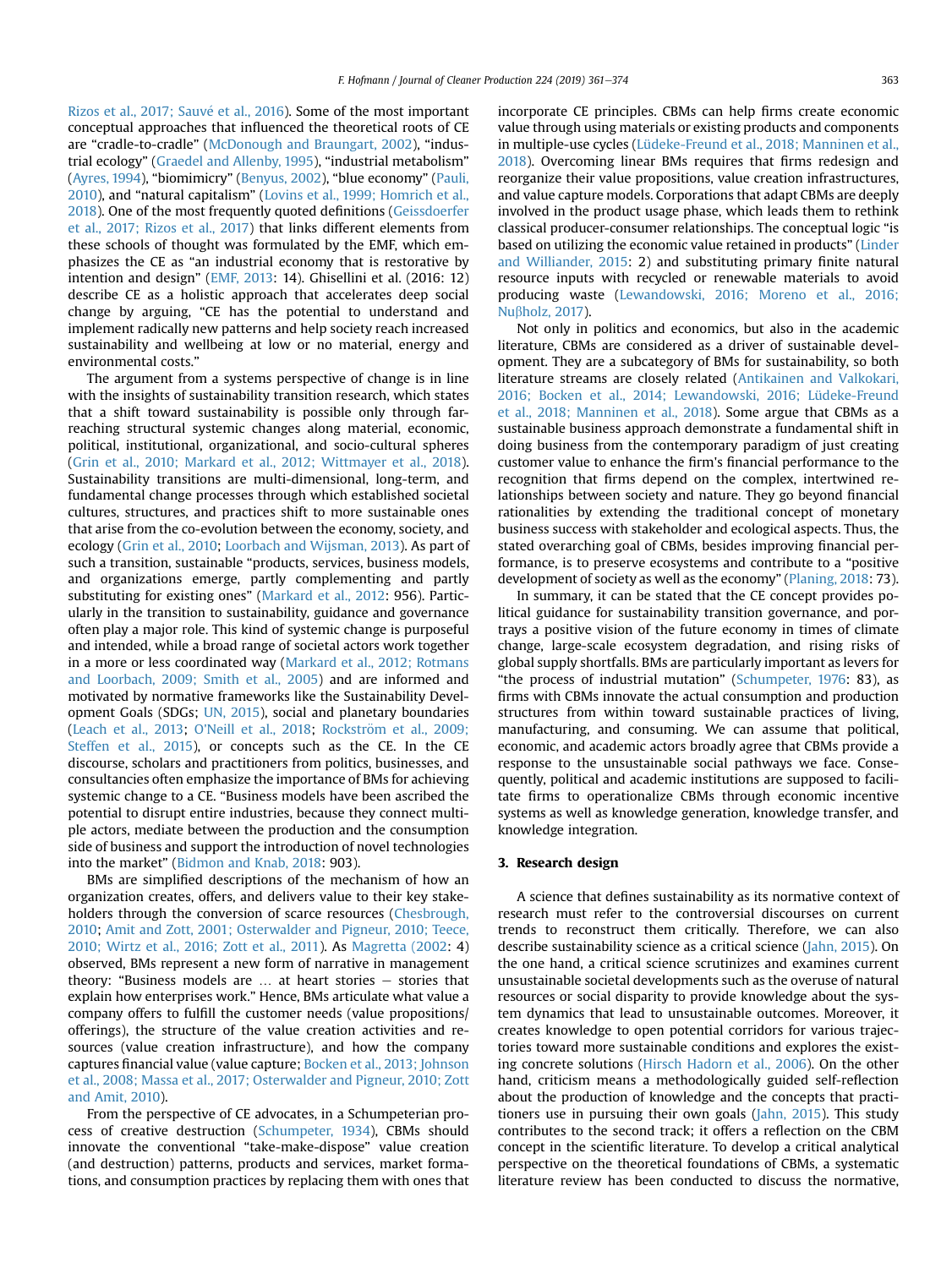strategic, and operative assumptions in terms of (1) the raison d'etre of CBMs (why should it be done/normative dimension), (2) ^ the directional specification of long-term viable value creation activities (what should be done/strategic dimension), and (3) the existing concrete and affordable solutions that firms can realize now to conduct CBMs (how should it be done/operative dimension). The three dimensions of investigation are derived from the integrative management approach of structuring management reference frames to solve problems in times of accelerated social and economic change dynamics based on [Bleicher \(1994\)](#page-11-0) and adapted by e.g., [Breuer and Lüdeke-Freund \(2017\), Rüegg-Stürm](#page-11-0) [and Grand \(2016\),](#page-11-0) or [Schwegler \(2009\)](#page-13-0). The system-theoretical approach assumes that effective value based management is composed of those three mutually related dimensions which support business developers in searching, assessing, and applying new business concepts in changing environments and contexts. While the normative dimension encompasses the purpose of business activities, the strategic dimension depicts the definition, direction and orchestration of those activities, whereas the operational dimension covers the integration of them into daily business practice ([Bleicher, 1994\)](#page-11-0). Hence, it was used for creating a segmented reconstruction of the CBM research to provide insights into the understanding of sustainability beneath CBM conceptions in academic literature.

A literature review gathers and interprets the existing landscape of knowledge with reference to a specific topic. This allows identifying aspects of a phenomenon (here, CBMs) that are missing, incomplete, or poorly represented [\(Torraco, 2005\)](#page-13-0). Consequently, a literature review exposes the missing knowledge to develop the existing body of knowledge further and thus to raise questions for future research [\(Denyer and Tran](#page-11-0)field, 2009; Tranfield et al., 2003). The systematic literature review was selected and preferred to the 'normal' or 'ordinary' literature review for several reasons. The search process is rule-driven and more rigorous than in a 'normal' review. There has to be an explicit statement of the basic parameters (e.g., the definition of search terms and strings, publications types, citation databases) that are being applied in order to minimize biases and error ([Jesson and Lacey, 2006\)](#page-12-0). In contrast to an 'ordinary' review, in a systematic literature review the researchers must adopt a replicable and transparent research process by revealing their decisions, procedures, and conclusions. Documenting the review steps helps to ensure a certain degree of transparency by describing the search strategy to identify relevant studies. In addition, a prerequisite for conducting a systematic literature review is a concise description of the quality criteria for the inclusion and exclusion of studies (Tranfi[eld et al., 2003](#page-13-0)).

The following subsection describes the first four steps of the review process, while the fifth step is presented in Section [4](#page-4-0) to specify and discuss the findings. The systematic literature review methodology was adapted from [Denyer and Tran](#page-11-0)field (2009), [Lüdeke-Freund et al. \(2016\), Torraco \(2005\),](#page-11-0) and Tranfi[eld et al.](#page-13-0) [\(2003\)](#page-13-0):

- 1. Definition of search terms and search strings
- 2. Definition of publication types
- 3. Definition of citation databases
- 4. Study selection and evaluation
- 5. Synthesis of the selected literature body

Search terms and search strings. The defined search terms were obtained from the keyword lists of frequently cited core publications, including the studies by [Bocken et al. \(2016\), Lewandowski](#page-11-0) [\(2016\), Linder and Williander \(2015\)](#page-11-0), and Rizos et al. (2016; [Fig. 1\)](#page-4-0). The scope of the review was limited to the academic literature that explicitly refers to the CBM concept. Studies that investigated BMs for sustainability, Product-Service-Systems (PSSs), or closed-loop manufacturing that do not explicitly consider search terms were excluded from the review to keep the scope manageable.

Publication types. The scope of the review process included peerreviewed scientific journal articles, conference proceedings, and hand-selected grey literature with a focus on publications in English. It seemed to be suitable to extend the database by adding conference proceedings and grey literature publications beside peer-reviewed journal articles due to the novelty of this research field. Derived from the novelty, no specific timeframe was set. The search was conducted at the beginning of March 2018.

Citation database. The systematic literature review builds on the three major citation databases for peer-reviewed literature in social sciences: Scopus (limited to social sciences), Web of Science (Core Collection: Citation Index), and EBSCO (Business Source Complete). The search process returned 217 articles from Scopus, 146 from Web of Science, and 66 from EBSCO.

Study selection and evaluation. After deleting duplicate results from the initial sample, 141 articles still remained, which were screened according to their titles, abstracts, and main text to ensure relevance to the research topic. This process left 33 papers that met the predetermined quality selection criteria. In addition, nine influential publications and book sections from consulting companies and knowledge hubs (such as the EMF and the WBCSD) were added because they combine BM and CE topics from a business angle. These articles were detected through further web searches and personal expert recommendations.

The selection criteria were formulated in broad terms to avoid an overly narrow focus and to explore the boundaries of the topic while integrating as many factors as possible in this expanding research field. Literature contained in the review process was selected mainly according to four quality criteria adapted from [Lüdeke-Freund et al. \(2016\).](#page-12-0) First, CBMs must be interpreted as a theoretical framework or construct beyond a vague expression. Second, CBMs must be considered as a management or entrepreneurial concept; that is, to enable circular value creation activities or to analyze CBM change processes, for example. Third, the paper must focus on both BM theory/conception and CE. With this criterion, research streams on sustainable BMs, BMs for sustainability, PSSs, reverse logistic systems, closed-loop manufacturing, sustainable supply chain management, and so on were excluded. Fourth, articles discussing and presenting case studies on CBM were also collected.

During the article screening process, the inclusion and exclusion criteria were gradually refined. This led to robust and appropriate quality criteria that ensure to meet the intended aim of this study.

The selected articles were thoroughly examined using structuring content analysis with the deductive category application according to Elo and Kyngäs (2007) and [Mayring \(2015, 2000\).](#page-12-0) Content structuring aims to select certain topics, contents, and aspects from the object of research (here, scientific literature) to summarize them. Deductive category application works with prior formulated theoretical derived aspects of analysis to connect them with the text.

In this study, structuring content analysis was used to synthesize the articles into an overarching framework that illustrates the essential orientation variables for determining the notion of sustainability that underlies the CBM concept. Considering the research objective, the category system of the framework was predefined in the main categories "proposed main objectives" (why should it be done), "modes of value creation and offerings" (what should be done), and "core principles of integration" (how should it be done). After the main categories were defined, the data was reviewed and coded according to them. The text passages extracted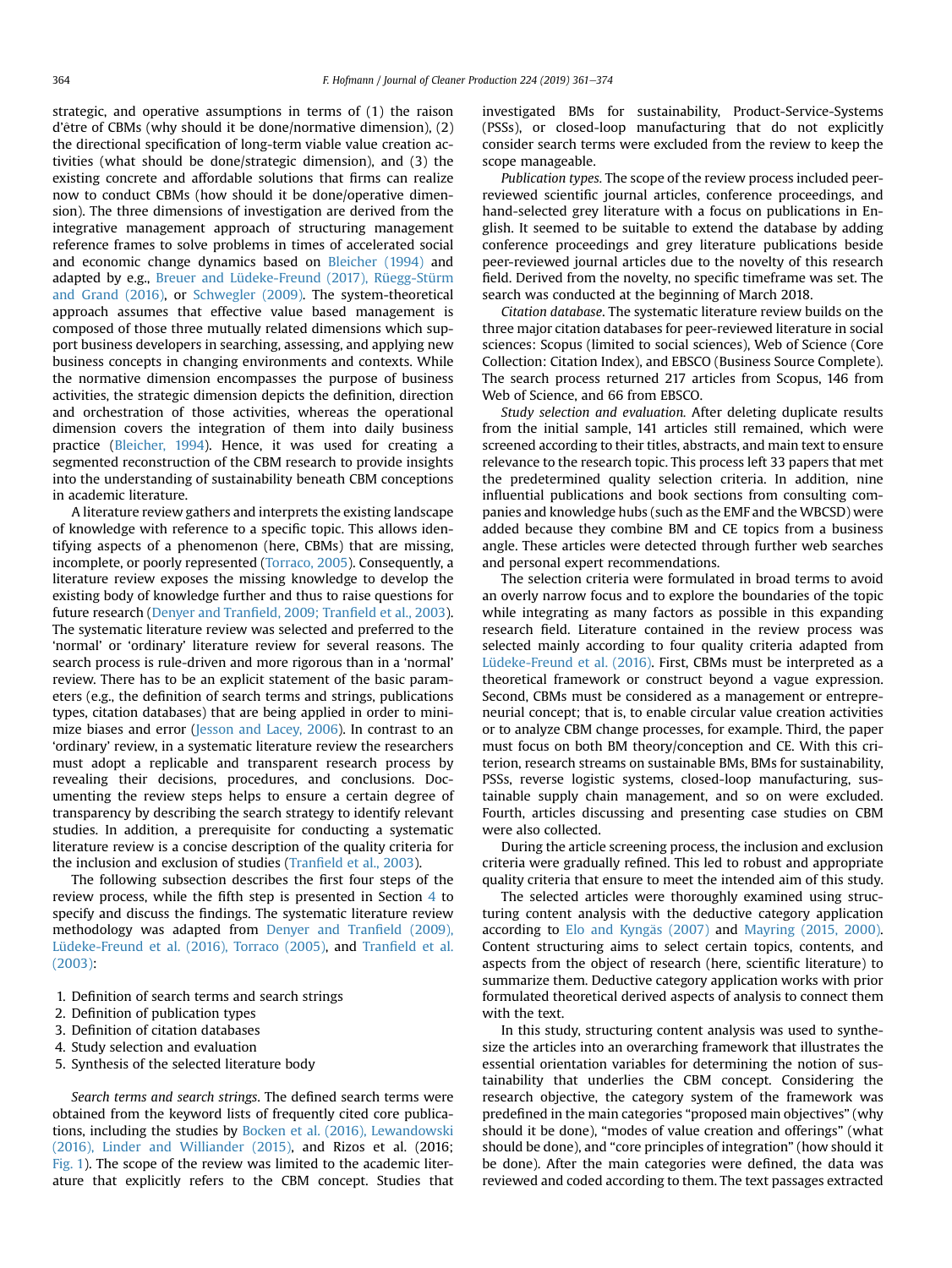<span id="page-4-0"></span>



and assigned to the main categories were then divided into generic sub-categories. It was intended to apply generalized and wideranging terms for the sub-categories to minimize the number of them, and reduce the complexity of the framework. For example, [Fig. 2](#page-5-0) shows how the initial extracted text passages on the aims of CBMs were coded into two generic sub-categories, which in turn define the main category of "proposed main objectives." In [Fig. 3](#page-6-0) the "reference frame of circular business model conceptions" illustrates the results of the abstraction procedure.

## 4. Results

The "reference frame of circular business model conceptions" in [Fig. 3](#page-6-0) reports the results from synthesizing the 42 publications into a framework. Based on the three guiding questions, it offers structured knowledge about the overall theoretical framing of CBMs considering assumptions about normative and strategic settings as well as operational arrangements. It serves as a basis to discuss the notion of sustainability critically. There are mutual interdependencies between the three main dimensions "proposed main objectives," "modes of value creation and offerings," and "core principles of integration", which are discussed in the following subsections. Thus, they are not to be interpreted as clearly separated static entities, but as dynamic and interrelated reference dimensions.

At first, the findings for each main category are introduced, after which a second step shows how the generic sub-categories are discussed critically in the academic literature.

### 4.1. Proposed main objectives  $-$  why should it be done?

The specification of target paths enables to identify the priorities of an examined business approach. The emphasized general aims represent a reflection of which social problems need to be addressed by the approach that in turn inescapably raise the question about the justification of existence. In CBM research, decoupling growth from natural resource consumption and resilience are the most frequently mentioned primary rationales for implementing CBMs in practice [\(Table 1\)](#page-6-0). Hence, they can be interpreted as the raison d'être of the CBM concept.

Decoupling. Many authors (e.g., [Bressanelli et al., 2017; Heyes](#page-11-0) [et al., 2018; Lewandowski, 2016\)](#page-11-0) argue that the concept of CBM recently received the "attention of academia and businesses and decision makers offering an attractive solution for an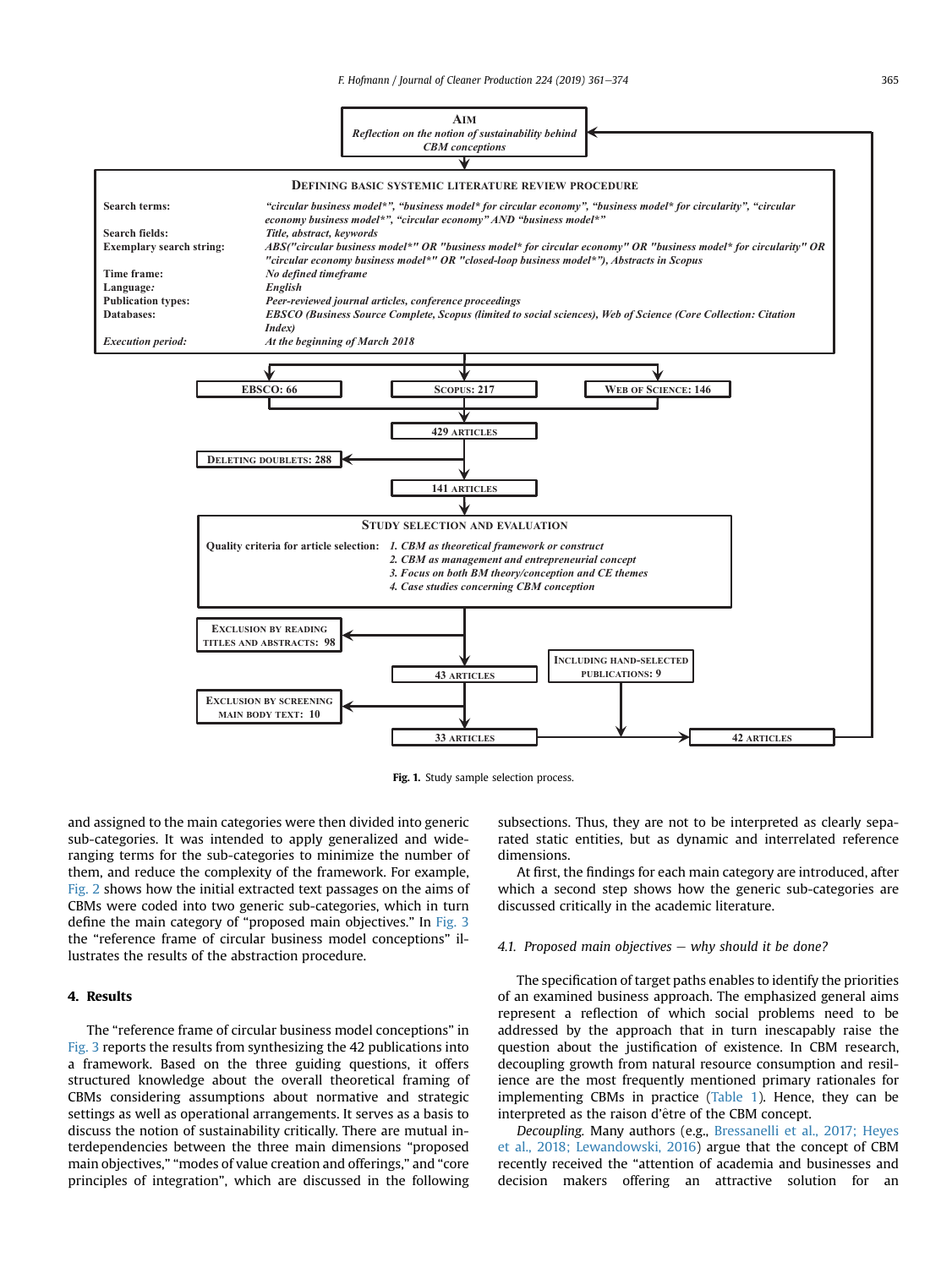<span id="page-5-0"></span>

Fig. 2. Example of the abstraction process: Identifying generic sub-categories of the predefined main category "proposed main objectives" of CBMs.

environmentally sustainable economic growth" [\(Antikainen et al.,](#page-11-0) [2017a:](#page-11-0) 1). The initial argument is that CBMs allow companies to design out waste and to increase their resource productivity, with the result of decoupling growth from natural resource consumption. The change from linear coordinated business processes to circular value creation activities and competencies represents an opportunity for business innovation "to help make the company more efficient and competitive in the areas such as sourcing, product development, and production processes" ([Rubel et al.,](#page-13-0) [2018:](#page-13-0) 11). Therefore, CBMs are perceived as an approach to lower material and production costs due to lower demand for energy and physical resource inputs (e.g., Nuß[holz, 2017; Rizos et al., 2016;](#page-12-0) [Schulte, 2013](#page-12-0)). Apart from efficiency efforts that can be categorized as practices to achieve relative decoupling, CBMs are associated with the idea to dematerialize the current industrial value creation logics through the shift from manufacturing and selling physical goods to offering capabilities and services (e.g., [Bressanelli](#page-11-0) [et al., 2017; Jukka-Pekka et al., 2016; Urbinati et al., 2017\)](#page-11-0). Intangible value creation structures tend to be decoupled from objects, in comparison to the traditional focus on manufacturing physical products, but they nevertheless depend on supporting infrastructures and networks or even products to provide dematerialized solutions to consumer needs (e.g., digital infrastructures or/ and smart devices). The initial change to immateriality is largely motivated by the rationale that service provision, in times of increasing competition as a result of globalization processes, might offer new paths towards growth [\(Bates et al., 2003; Sawhney et al.,](#page-11-0) [2004](#page-11-0)) while simultaneously reducing the resource and energy consumption absolutely ([Rothenberg, 2007](#page-13-0)). Despite the financial benefits of post-materialized business configurations and the improved operational efficiency, the reviewed articles often highlight deeper customer interactions. Among others, [Lewandowski](#page-12-0) [\(2016\), Lüdeke-Freund et al. \(2018\)](#page-12-0), and [Rubel et al. \(2018\)](#page-13-0) stress that circular value propositions with leasing, rental, or performance contracting offer new ways to engage customers to establish and strengthen long-term relationships. This in turn provides firms the possibility to gain precise customer insights into usage patterns. Thus, firms can tailor their offerings better to meet customers' individual requirements and needs and ensure a higher level of satisfaction. Moreover, circular value propositions can attract new environmental-conscious customer segments that represent both profit and growth opportunities.

Resilience. Beside the primary objective of decoupling economic growth from natural resource consumption, authors such as [Joustra](#page-12-0) [et al. \(2013\), Lacy and Rutqvist \(2015\),](#page-12-0) and [Roos \(2014\)](#page-13-0) emphasize that the shift to a CBM leads to more autonomy and independence from international commodity markets. With the rising volatility of raw material prices and expected growing resource scarcity, the risk of potential supply shortages also increases. Furthermore, geopolitical uncertainties and tensions, as well as natural disasters, can threaten the supply of production inputs. To overcome the vulnerability to supply risks, CBMs strengthen business resilience and robustness. Using recycled materials as input factors or adopting a stewardship role to retain product ownership through service-oriented and performance-oriented BMs help secure operational reliability (e.g., [EMF, 2013; Franco, 2017; Rubel et al.,](#page-11-0) [2018\)](#page-11-0).

## 4.1.1. Criticism

The imperative of growth and the emergence of rebound effects or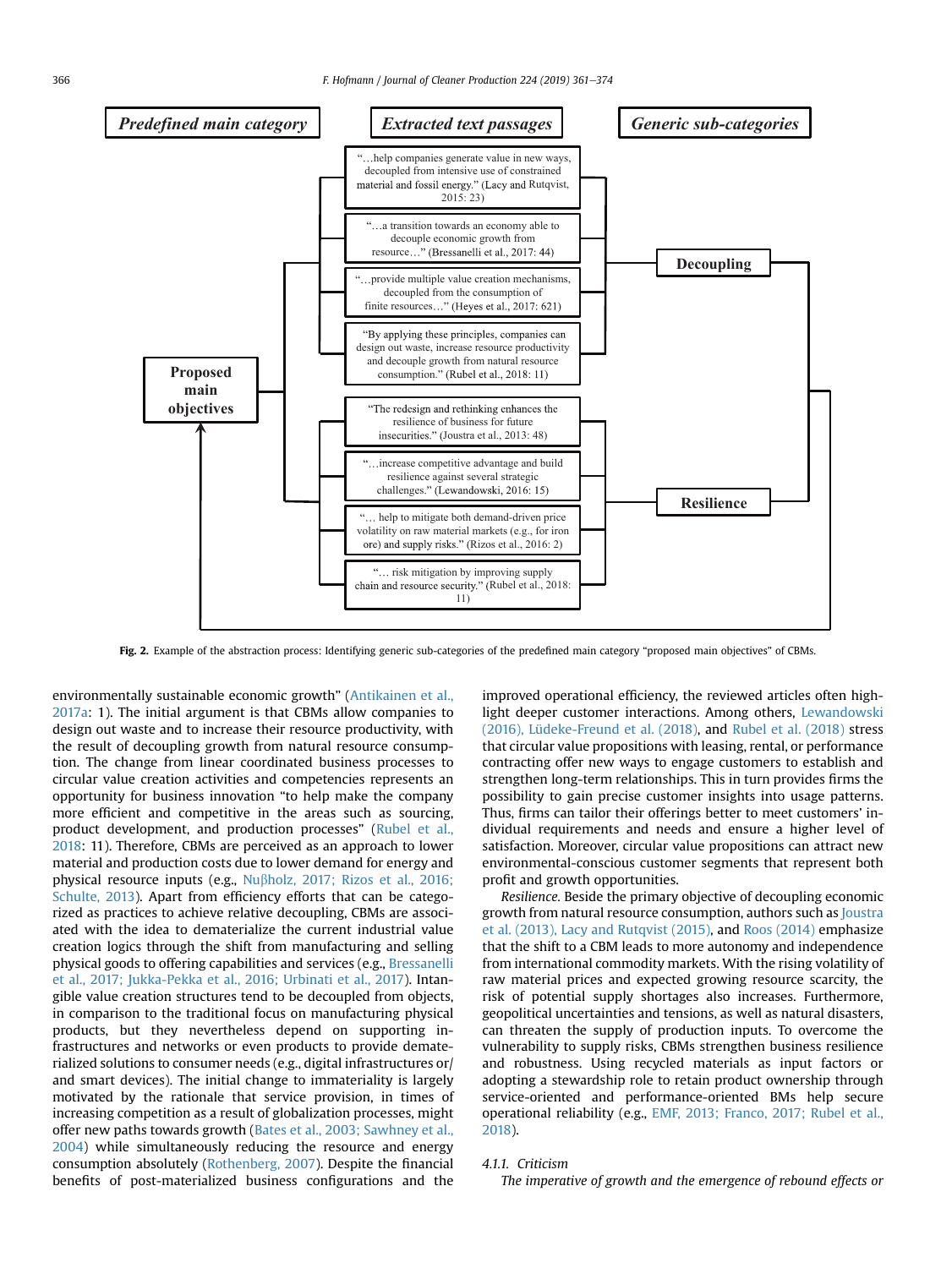<span id="page-6-0"></span>

Fig. 3. Reference frame of circular business model conceptions.

Table 1 Proposed main objectives of CBMs.

| Aims of CBMs                                                                                                                                 | Authors                                                                                                                                                                                                                                                                                                                                                                                                                                                                                                                                                                                                                                                                                                                                                           |
|----------------------------------------------------------------------------------------------------------------------------------------------|-------------------------------------------------------------------------------------------------------------------------------------------------------------------------------------------------------------------------------------------------------------------------------------------------------------------------------------------------------------------------------------------------------------------------------------------------------------------------------------------------------------------------------------------------------------------------------------------------------------------------------------------------------------------------------------------------------------------------------------------------------------------|
| <b>Decoupling</b><br>Decouple economic growth from<br>natural resource consumption<br>Resilience<br>Reduced vulnerability to supply<br>risks | Antikainen et al. (2017a); Antikainen<br>and Valkokari (2016); Bressanelli et al.,<br>(2017); Bressanelli et al. (2018); EMF,<br>2013; Gnoni et al. (2017); Heyes et al.<br>(2018); Joustra et al. (2013); Jukka-<br>Pekka et al. (2016); Lacy and Rutqvist<br>(2015); Manninen et al. (2018); Moreno<br>et al. (2016); Planing (2018); Rubel et al.<br>(2018); Schulte (2013); Urbinati et al.<br>(2017); Whalen et al. (2017); Witjes<br>and Lozano $(2016)$ .<br>EMF, 2013; Franco (2017); Heyes et al.<br>(2018); Joustra et al. (2013); Lacy and<br>Rutqvist (2015); Lewandowski (2016);<br>Lüdeke-Freund et al. (2018); Rizos et al.<br>(2016); Roos (2014); Rubel et al. (2018);<br>Planing (2018); Velte and Steinhilper<br>(2016); Whalen et al. (2017). |

backfire. We can reasonably assume that CBMs reduce production input costs for natural resources and thus avoid the exploitation of virgin materials. Nevertheless, firms might invest the cost savings into business growth strategies such as expanding production capacity and new offerings, which cause direct and/or indirect systemic rebound effects. As [Bocken et al. \(2018\), Florin et al. \(2015\),](#page-11-0) [Lüdeke-Freund et al. \(2018\), Manninen et al. \(2018\)](#page-11-0), and Nuß[holz](#page-12-0) [\(2017\)](#page-12-0) note, there is substantial uncertainty on the positive environmental impacts of CBMs, and if they can trigger system-wide

backfire by increasing the overall production and use of products, and therefore the consumption of natural resources. Hence, firms must initiate CBMs such that they avoid an additional environmental burden by considering the potential negative feedback loops in the early stages of the CBM design and evaluation process. To reduce the risk of rebound effects, [Bocken et al. \(2016\)](#page-11-0) suggest designing business configurations based on consumer education by applying a "non-consumerist approach to sales and marketing" ([Bocken et al., 2016:](#page-11-0) 314) to raise awareness of over-consumption and influence consumer behavior (e.g., choice restrictions to reduce access to unsustainable products; [Bocken and Short, 2016\)](#page-11-0). Furthermore, value propositions focusing on sufficiency and slowing down resource flows, such as slow fashion, slow food, or slow electronics, including reliable and reparable products with a high degree of customer support, can help to prevent boomerang effects (e.g., repair services, warranty extensions, guaranteed spare parts availability).

The absence of the social dimension. As we mentioned above, the concept of CBMs is considered to be a driver for a sustainable transition of consumption and production patterns, though it targets and prioritizes financial rationalities and environmental benefits, while only implying the social dimension of sustainability ([Antikainen et al., 2017a; Bocken et al., 2018; Bressanelli et al., 2017;](#page-11-0) [Manninen et al., 2018; Murray et al., 2017\)](#page-11-0). Transparency and social justice in value creation networks, violation of human rights and democratic principles, or reducing social disparities are just a few issues in the social sphere of sustainability the defined objectives do not address, and thus do not appear in the conceptualization of CBMs. The reviewed articles do not discuss potential solutions to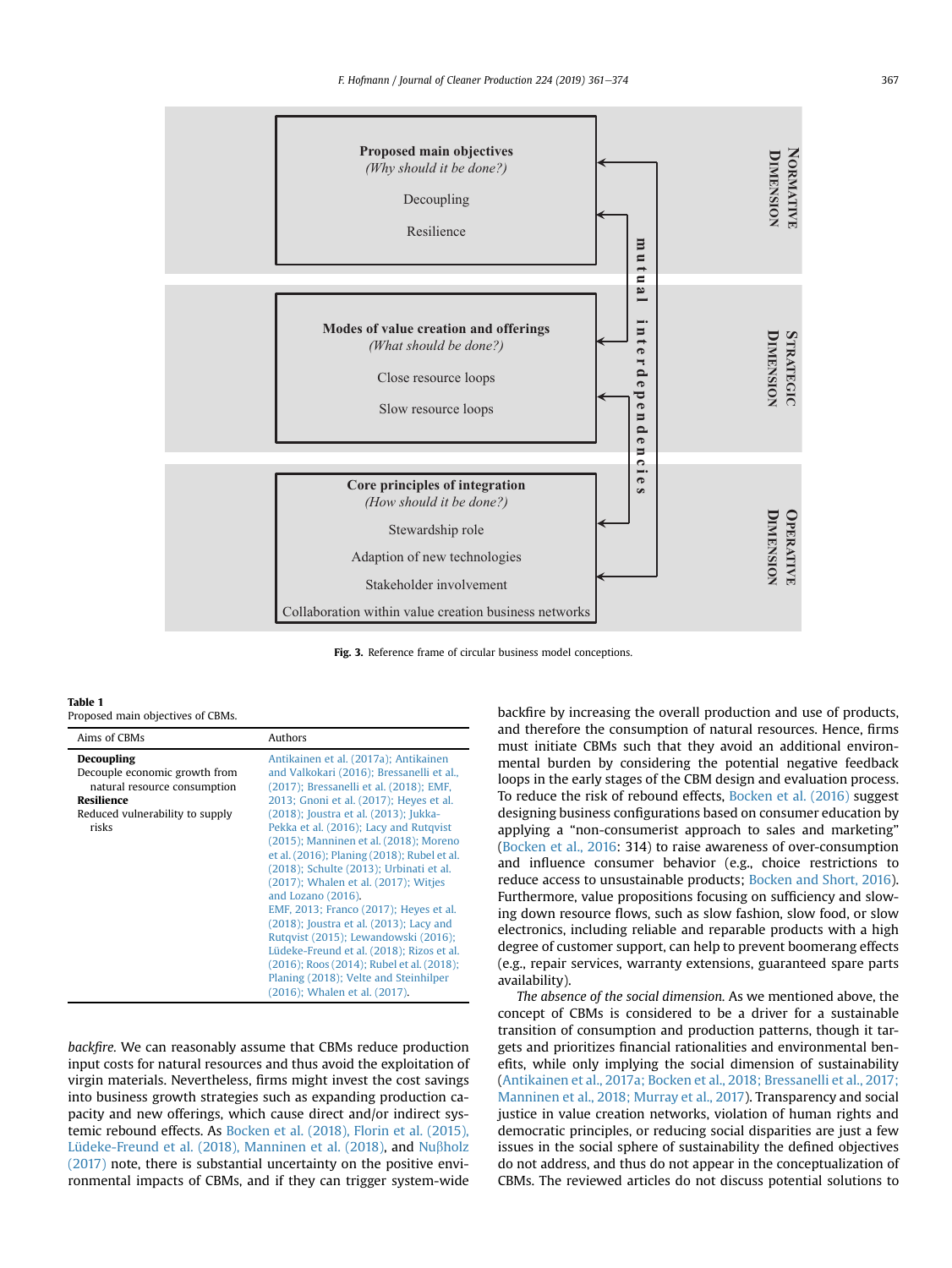<span id="page-7-0"></span>overcome this shortfall or to integrate aspects of the social dimension into the CBMs.

## 4.2. Modes of value creation and offerings  $-$  what should be done?

The strategic dimension of the "reference frame of circular business model conceptions" comprises the creation of the conditions for long-term viability of CBMs discussed in literature. It defines the organizational DNA in terms of what should a circular oriented corporation do in order to convert resources and abilities into economic value. While the normative dimension discusses the legitimacy of CBMs, the strategic dimension defines the modes of value creation and offerings and covers the composition and navigation of those.

The difference between the logics of CBMs and linear oriented BMs plays an important role in the academic discourse (Nuß[holz,](#page-12-0) [2017\)](#page-12-0). To make such a distinction, the framework categorizes the modes of circular value creation and offerings according to the structure of how natural resources and materials flow within the economic system (Tables 2 and 3). This classification builds on the work by [Stahel \(2010\), McDonough and Braungart \(2002\),](#page-13-0) and [Bocken et al. \(2016\),](#page-11-0) who characterize two fundamental changes toward CBMs that expose the heterogeneity in linear ones: close and slow resource flows. These two strategies of circularity are sometimes combined with the approach of "narrowing resource flows." It aims to use fewer material and energy inputs per manufactured product, which means that it does not stipulate the circular use of products and materials ([Bocken et al., 2016\)](#page-11-0). As Lüdeke-Freund and colleagues (2018: 19) point out, "the narrowing loops strategy also fits in the current linear economy, whereas slowing and closing resource loops clearly typify a CE." Thus, the "reference frame of circular business model conceptions" does not consider the "narrowing resource flows" strategy.

Close resource loops. The modes of value creation and offerings to close resource loops implies, firstly, the collecting and processing

#### Table 2

| Modes of value creation and offerings to close resource loops. |  |  |
|----------------------------------------------------------------|--|--|
|----------------------------------------------------------------|--|--|

| Modes of value creation and offerings to<br>close resource loops                                                                                                                                                                                                                                                                                                                                                                                                                                                                                                                                                                                                                                                                                                                                                                                                            | Authors                                                                                                                                                                                                                                                                                                                                                                                                                                                                            |
|-----------------------------------------------------------------------------------------------------------------------------------------------------------------------------------------------------------------------------------------------------------------------------------------------------------------------------------------------------------------------------------------------------------------------------------------------------------------------------------------------------------------------------------------------------------------------------------------------------------------------------------------------------------------------------------------------------------------------------------------------------------------------------------------------------------------------------------------------------------------------------|------------------------------------------------------------------------------------------------------------------------------------------------------------------------------------------------------------------------------------------------------------------------------------------------------------------------------------------------------------------------------------------------------------------------------------------------------------------------------------|
| <b>Modes of value creation</b><br>Downcycling of used materials into<br>materials of lower quality and<br>reduced functionality;<br>Upcycling of used materials into<br>materials of higher quality and<br>improved functionality;<br>Manufacturing of products and<br>components based on downcycled<br>and upcycled materials;<br>Collecting of products, product<br>components, and materials;<br>Extracting byproducts;<br>Managing take-back-logistic-systems;<br>Connecting actors within value creation<br>networks:<br>Elucidating/educating<br><b>Offerings</b><br>Downcycled and upcycled materials;<br>Products based on downcycled and<br>upcycled materials;<br>Byproducts of production processes;<br>Solutions for take-back-logistic-<br>systems;<br>Solutions for simplifying the<br>collaboration between value creation<br>actors;<br>Customer education | Antikainen and Valkokari (2016);<br>Antikainen et al. (2017); Bocken<br>et al. (2016); EMF, 2013; Franco<br>(2017); Florin et al. (2015);<br>Guldmann (2016); Joustra et al.<br>(2013); Jukka-Pekka et al. (2016);<br>Lüdeke-Freund et al. (2018); Lacy<br>et al. (2014); Lacy and Rutqvist<br>(2015); Lewandowski (2016);<br>Manningen et al. (2018); Moreno<br>et al. (2016); Nuβholz (2017);<br><b>Planing (2018):</b><br>Stal and Corvellec (2018); Urbinati<br>et al. (2017). |
|                                                                                                                                                                                                                                                                                                                                                                                                                                                                                                                                                                                                                                                                                                                                                                                                                                                                             |                                                                                                                                                                                                                                                                                                                                                                                                                                                                                    |

#### Table 3

Modes of value creation and offerings to slow resource loops.

| Modes of value creation and offerings to<br>slow resource loops                                                                                                                                                                                                                                                                                                                                                                                                                                                                                                                                                                                                                                                                                                                                                                                                                                                                                                                                                                        | Authors                                                                                                                                                                                                                                                                                                                                                                                                                                                                                                                                                                                                                                                                                                                                                                                  |
|----------------------------------------------------------------------------------------------------------------------------------------------------------------------------------------------------------------------------------------------------------------------------------------------------------------------------------------------------------------------------------------------------------------------------------------------------------------------------------------------------------------------------------------------------------------------------------------------------------------------------------------------------------------------------------------------------------------------------------------------------------------------------------------------------------------------------------------------------------------------------------------------------------------------------------------------------------------------------------------------------------------------------------------|------------------------------------------------------------------------------------------------------------------------------------------------------------------------------------------------------------------------------------------------------------------------------------------------------------------------------------------------------------------------------------------------------------------------------------------------------------------------------------------------------------------------------------------------------------------------------------------------------------------------------------------------------------------------------------------------------------------------------------------------------------------------------------------|
| <b>Modes of value creation:</b><br>Manufacturing of durable products and<br>components;<br>Maintaining of products and components;<br>Repairing of products and components;<br>Refurbishing of products and components;<br>Remanufacturing of products and<br>components;<br>Upgrading of products and components;<br>Collecting of products and components;<br>Designing of long-life products and<br>components;<br>Reselling of products and components;<br>Connecting actors within value creation<br>networks:<br>Managing take-back-logistic-systems;<br>Elucidating/educating<br>Offerings:<br>Long-lasting products;<br>Repaired products and components;<br>Refurbished products and components;<br>Remanufactured products and<br>components;<br>Used products and product components;<br>Upgraded products and product<br>components;<br>Access to product functions;<br>Performance and results:<br>Solutions for take-back-logistic-systems;<br>Solutions for simplifying collaboration<br>between value creation actors: | Antikainen and Valkokari<br>(2016); Bocken et al. (2016);<br>Bocken et al. (2018); Bressanelli<br>et al. (2017); Bressanelli et al.<br>(2018); Den Hollander and<br>Bakker, 2016; EMF, 2013;<br>Franco (2017); Florin et al.<br>(2015); Gnoni et al. (2017a);<br>Gnoni et al. (2017b); Guldmann<br>(2016); Heyes et al. (2018);<br>Joustra et al. (2013); Jukka-<br>Pekka et al. (2016); Lüdeke-<br>Freund et al. (2018); Lacy et al.<br>(2014); Lacy and Rutqvist<br>(2015); Lewandowski (2016);<br>Linder and Williander (2015);<br>Manningen et al. (2018);<br>Moreno et al. (2016); Nußholz<br>(2017); Planing (2018); Roos<br>(2014); Sousa-Zomer et al.<br>(2017a); Sousa-Zomer et al.<br>(2017b); Stal and Corvellec<br>(2018); Urbinati et al. (2017);<br>Whalen et al., (2017). |
| Customer education                                                                                                                                                                                                                                                                                                                                                                                                                                                                                                                                                                                                                                                                                                                                                                                                                                                                                                                                                                                                                     |                                                                                                                                                                                                                                                                                                                                                                                                                                                                                                                                                                                                                                                                                                                                                                                          |

(down- and up-cycling) of actual waste products, product components or materials with the intention to convert these into new forms of value (recycled materials or products based on recycled materials) and, secondly, the repurposing of byproducts from one value creation process into inputs for other production systems (e.g., [Florin et al., 2015; Guldmann, 2016; Jukka-Pekka et al., 2016;](#page-11-0) [Lacy et al., 2014; Planing, 2018\)](#page-11-0). Beside these primarily objectrelated activities and offerings that focus on processing and selling recycled materials and products, managing take-backlogistic-systems, connecting actors within value creation business networks or educating consumers, and the ensuing value propositions, are rather immaterial by providing consultation, elucidation and networking services that implicitly contribute to capture the value from "waste" or byproducts (e.g., [Antikainen and](#page-11-0) [Valkokari, 2016; Antikainen et al., 2017a, b; Lewandowski, 2016\)](#page-11-0). Ultimately, the modes of value creation and offerings connect postuse and process waste with production that results in a closed flow of resources [\(Stahel and Reday-Mulvey, 1981](#page-13-0)). As Bocken et al. (2016: 314) highlight, they are "focused on exploiting the residual value of resources, potentially making the product more appealing to certain customers … while reducing material costs and the overall product price." Table 2 indicates how scholars conceptualize the modes of value creation and propositions for closing resource loops that companies with CBMs apply.

Slow resource flows. In contrast, the modes of value creation and offerings to slow resource flows aim at prolonging the product life as well as facilitating the reuse of products. They attempt to preserve the inherent value of products and product components by maximizing the number of consecutive use phases and lengthening their use time in each period. It includes the provision of services to fulfill user needs without owning a product as the users receive access to product functions or they make use of performance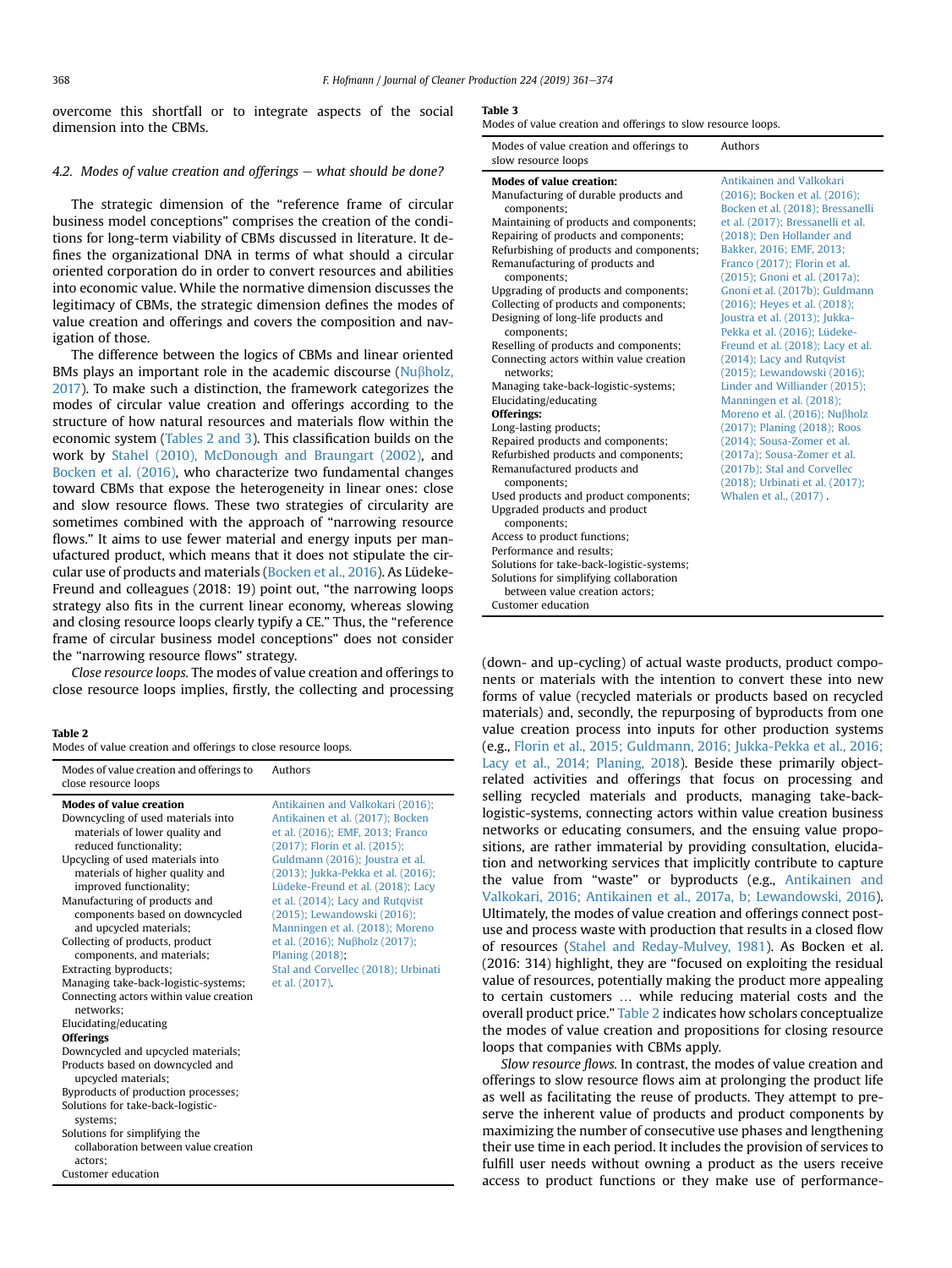oriented services (e.g., [Bressanelli et al., 2017; EMF, 2013;](#page-11-0) [Guldmann, 2016; Manninen et al., 2018; Sousa-Zomer et al.,](#page-11-0) [2017a\)](#page-11-0). Moreover, designing, manufacturing, and selling durable goods as well as operations and abilities to extend and intensify the product's life such as maintaining, repairing, refurbishing, remanufacturing, upgrading, and reselling slow the resource flow from manufacturing to recycling (e.g., [Bocken et al., 2018; Den Hollander](#page-11-0) [and Bakker, 2016; Linder and Williander, 2015; Stal and Corvellec,](#page-11-0) [2018; Whalen et al., 2017](#page-11-0)). Consultation such as solutions for take-back-logistic-systems, consumer education through transparency efforts and network services for simplifying the collaboration between value creation actors are primarily non-objectrelated activities and propositions that indirectly support extending product lifetimes ([Bocken et al., 2016; Guldmann, 2016; Jukka-](#page-11-0)[Pekka et al., 2016; Lüdeke-Freund et al., 2018](#page-11-0)). [Table 3](#page-7-0) lists the modes of value creation and offerings for slowing resource flows mentioned in the reviewed articles.

## 4.2.1. Criticism

Are slowing down and growth reconcilable? The main differentiation between closing and slowing resource flows is the time dimension in terms of prolonging product lifetimes. While the modes of value creation and offerings to close resource loops fit well into the century of the "great acceleration" ([Steffen et al.,](#page-13-0) [2004\)](#page-13-0), slowing resource flows seems to be irreconcilable. Since the beginning of industrialization, especially in the last 65 years of ceaseless technological progress and permanent economic growth, time saving has become extremely important in the global economy of innovation and novelty [\(Schumpeter, 1976\)](#page-13-0). Besides cost, quality, and flexibility, time is one of the four main competitive capabilities for a firm to initiate and manage profitable innovation processes ([Krajewski et al., 2016](#page-12-0)). To ensure long-term existence in highly competitive markets, firms must establish more efficient organizational structures, while shortening innovation cycles and reducing time-to-market (TTM). Although there are few, but oftencited case examples of companies that successfully integrate offerings like selling long-lasting products with repair-services (e.g., Miele, Rolex, or Patagonia); reselling used, repaired, refurbished, and remanufactured products (e.g., Arrow Value Recovery or Interface); or providing access and/or performance- and resultsbased solutions (e.g., Xerox or Philips), they tend to be premium and luxury brands, niche players, or companies that implement BMs to slow resource flows down to improve their reputation and image while ensuring a long existence and competitiveness with linear BMs targeted for growth (e.g., H&M's clothing return initiatives or automobile manufacturers' car sharing initiatives). As [Merli](#page-12-0) [et al. \(2018\)](#page-12-0) mention, slow approaches that actively seek to prolong product utilization time and intensify product usage (slow fashion, slow electronics, etc.) to reduce the absolute (system-wide) negative impact on nature, require a more profound change in consumption and production patterns. They do not seem coherent in an economy based on growth, acceleration, and consumerism in which fast approaches (fast fashion, fast food, fast electronics, etc.) dominate economic logic and lifestyles. Here, we must question whether the proposed main objective of CBMs to "decouple economic growth from natural resource consumption" is compatible with the modes of value creation and offerings to slow resource loops.

## 4.3. Core principles of integration  $-$  how should it be done?

The next section introduces the most discussed core principles to integrate CBMs into daily practice; or, in other words, which concrete operations can support the implementation of CBMs. Reorganizing producer-consumer relationships; applying new technologies, especially of digital ones; involving relevant stakeholders in the CBM design process; and collaborating within value creation business networks are frequently mentioned conditions for the development and successful realization of CBMs (Table 4).

Stewardship role. Among others, [Linder and Williander \(2015\),](#page-12-0) [Planing \(2018\), Michelini et al. \(2017\)](#page-12-0), and [Urbinati et al. \(2017\)](#page-13-0) point out that moving from linear BMs to CBMs changes the relationship and product ownership conditions among suppliers and customers. Most of the companies cited in the reviewed articles (e.g., [Gnoni et al., 2017b; Guldman, 2016; Heyes et al., 2018;](#page-11-0) [Michelini et al., 2017; Sousa-Zomer et al., 2017b](#page-11-0)) that applied a case study approach assume a stewardship role by shifting from selling physical products to providing service solutions. Thus, they are deeply involved in the product use phase and generate revenues mainly by providing services that fulfill customers' needs. [Bressanelli et al. \(2017\)](#page-11-0) argue that manufacturers and service providers who adopt a stewardship role value products, product components, and natural resources as capital assets rather than consumables. Accordingly, they design products for durability, reliability, upgradability, maintenance, or reparability to increase resource productivity and to minimize waste. The paradigm shift from sales-oriented to functions- and solutions-oriented BMs is often associated with the provision of integrated PSSs (e.g., [Bressanelli et al., 2017; Gnoni et al., 2017b; Lewandowski, 2016;](#page-11-0) Michelini et al., 2017; Nuß[holz, 2017; Sousa-Zomer et al., 2017a\)](#page-11-0). They can be defined as "tangible products and intangible services designed and combined so that they jointly are capable of fulfilling specific customer needs" ([Tukker, 2015:](#page-13-0) 246). PSSs are categorized

#### Table 4

Core principles of CBM integration.

| Core principles of<br>integration                                                                                                                                                                                                                                                            | Authors                                                                                                                                                                                                                                                                                                                                                                                                                                                                                                                                                                                                                                                         |
|----------------------------------------------------------------------------------------------------------------------------------------------------------------------------------------------------------------------------------------------------------------------------------------------|-----------------------------------------------------------------------------------------------------------------------------------------------------------------------------------------------------------------------------------------------------------------------------------------------------------------------------------------------------------------------------------------------------------------------------------------------------------------------------------------------------------------------------------------------------------------------------------------------------------------------------------------------------------------|
| Stewardship role<br>Provide PSSs and apply<br>reverse-logistic-systems.<br><b>Adoption of new</b><br>technologies<br>Convert autonomous<br>products into smart and<br>connected ones.<br>Stakeholder involvement<br>Proactive management of<br>the CBM environment.<br>build up and maintain | Bocken et al. (2018); Bressanelli et al. (2017);<br>Bressanelli et al. (2018); Den Hollander and<br>Bakker, 2016; Gnoni et al. (2017a); Gnoni et al.<br>(2017b); Guldmann (2016); Florin et al. (2015);<br>Heyes et al. (2018); Joustra et al. (2013);<br>Lewandowski (2016); Linder and Williander<br>(2015); Manninen et al. (2018); Michelini et al.<br>(2017); Nußholz (2017); Planing (2018); Roos<br>(2014); Sousa-Zomer et al. (2017a); Sousa-<br>Zomer et al. (2017b); Stal and Corvellec (2018);<br>Urbinati et al. (2017); Vogtlander et al. (2017);<br>Witjes and Lozano (2016).                                                                     |
| flourished financial- and<br>non-financial-based<br>relationships and<br>promotion of shared<br>values.<br><b>Collaboration within</b><br>value creation business<br>networks<br>Development of new<br>business networks of<br>collaborative production<br>and consumption.                  | Antikainen et al. (2017a); Bressanelli et al.<br>(2018); EMF, 2013; Franco (2017); Heyes et al.<br>(2018); Jukka-Pekka et al. (2016); Lacy et al.<br>(2014); Lewandowski (2016); Rubel et al.<br>(2018); Sousa-Zomer et al. (2017); Stal and<br>Corvellec (2018); Urbinati et al. (2017); Witjes<br>and Lozanoa (2016).<br>Antikainen and Valkokari (2016); Antikainen<br>et al. (2017a); Antikainen et al. (2017b); Bocken<br>et al. (2018); Joustra et al. (2013); Lewandowski<br>(2016); Lüdeke-Freund et al. (2018); Manninen<br>et al. (2018); Rubel et al. (2018); Sousa-Zomer<br>et al. (2017b); Stal and Corvellec (2018); Witjes<br>and Lozano (2016). |
|                                                                                                                                                                                                                                                                                              | Antikainen and Valkokari (2016); Antikainen<br>et al. (2017a); Antkainen et al. (2017b); Bocken<br>et al. (2016); Bocken et al. (2018); Franco<br>(2017); Lewandowski (2016); Linder and<br>Williander (2015); Lüdeke-Freund et al. (2018);<br>Nuβholz (2017); Manninen et al. (2018); Rizos<br>et al. (2016); Rubel et al. (2018); Schulte (2013);<br>Sousa-Zomer et al. (2017a); Sousa-Zomer et al.<br>(2017b); Stal and Corvellec (2018); Whalen<br>et al. (2017); Urbinati et al. (2017); Witjes and<br>Lozano (2016); Velte and Steinhilper (2016).                                                                                                        |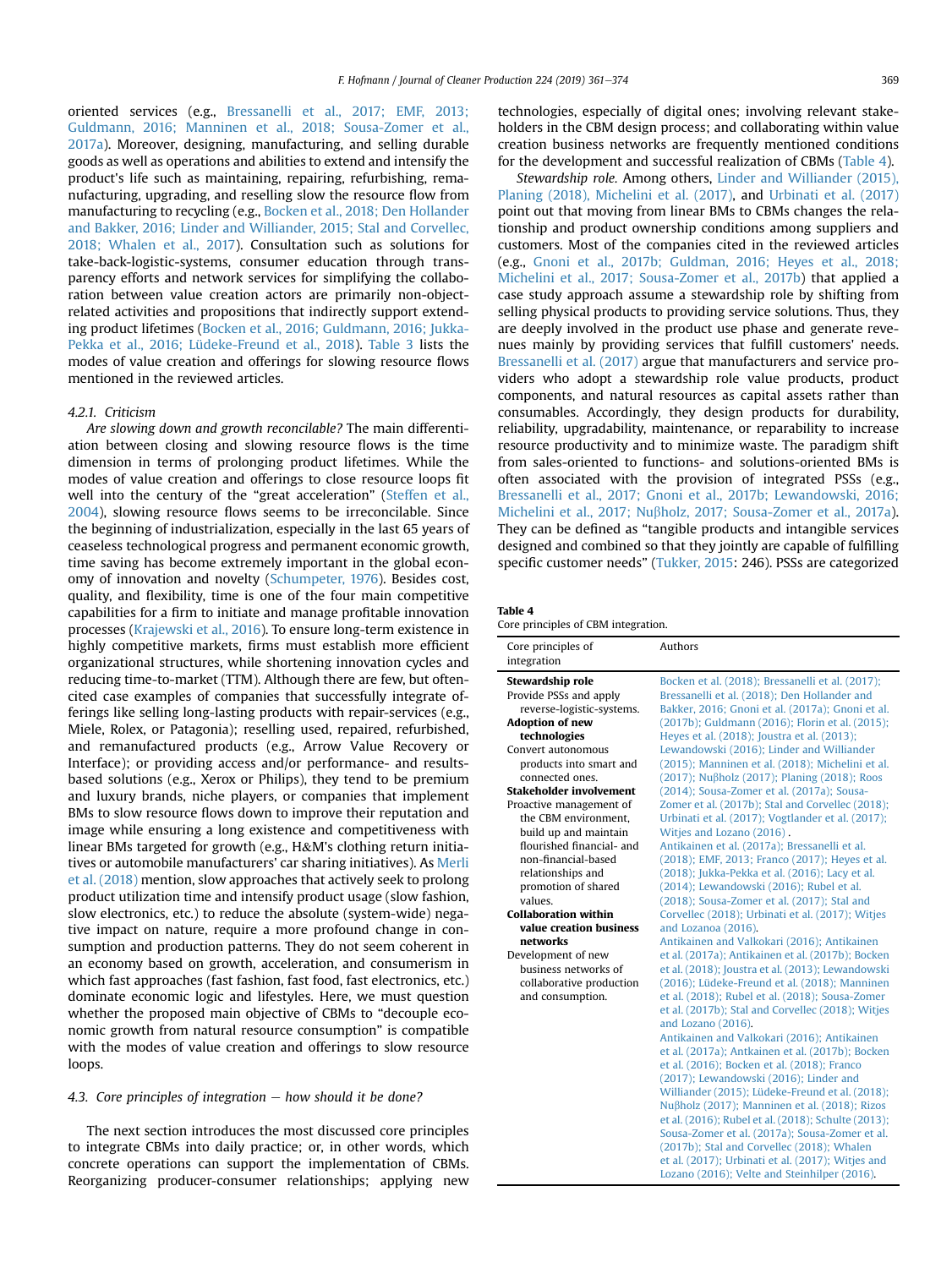<span id="page-9-0"></span>in product-oriented services (sales of products added with aftersales services), use-oriented services (the provider maintains ownership of the product while the product is available for different uses), and result-oriented services (focus on performance with no pre-determined product), which aim to both close and slow resource flows. In the reviewed literature, PSSs are closely related to the establishment of reverse logistic systems (e.g., [Lewandowski, 2016; Linder and Williander, 2015; Lüdeke-Freund](#page-12-0) [et al., 2018; Nu](#page-12-0) $\beta$ holz, 2017). They ensure the return flow of products back to the distributer or manufacturer to recapture the product's remaining inherent value. Therefore, PSSs combined with take-back-logistic-systems enable various types of collaborative product use, with the expectation of dematerializing production and consumption patterns.

Adoption of new technologies. A further debated basic assumption for firms to integrate CBMs is the application of digital technologies. The Internet of Things (IoT), big data analytics, 3D Printing, and so on, offer firms powerful options to make the shift toward CBMs possible. [Bressanelli et al. \(2018\)](#page-11-0), the [EMF \(2013\),](#page-11-0) [Franco \(2017\), Heyes et al. \(2018\), Jukka-Pekka et al. \(2016\),](#page-11-0) and [Witjes and Lozano \(2016\)](#page-13-0) stress that digital technologies convert autonomous products into smart and connected ones to ensure the implementation of PSSs and take-back-logistics. When physical products become smart through sensors and tracking systems (via RFID or other identification technologies), firms can generate realtime information to centrally monitor and manage them. Companies get access to the product conditions, location, use intensity, and availability, and can thus optimize and improve the performance of products and processes by applying big data analytics. Firms can thus obtain knowledge on customer behavior, understand their habits better, and facilitate a more efficient collaboration between the manufacturer, service provider, logistician, and customer.

Stakeholder involvement. To design and establish a viable CBM, companies require active reciprocal interactions between them and all actors that participate in the value creation business network and all other stakeholders that are not directly involved in the value creation architecture. The long-term existence of CBMs can only be guaranteed when companies fulfill the needs of all stakeholder groups from the technological, legal, political, cultural, and economic sphere ([Antikainen and Valkokari, 2016; Bocken et al., 2018;](#page-11-0) [Manninen et al., 2018; Sousa-Zomer et al., 2017b; Witjes and Loz](#page-11-0)[ano, 2016](#page-11-0)). They provide firms with the tangible and intangible resources necessary for the value creation processes, and they are in turn affected by the CBM's activities. Companies obtain the stakeholders' license to operate as long as there is a balance between the perceived costs and benefits; otherwise, they lose their social legitimacy ([Freeman and McVea, 2001\)](#page-11-0). Therefore, beside market-based value exchange mechanisms, non-financial transactions are also essential to implement a CBM successfully. Stakeholder involvement requires proactive management of the CBM environment, flourishing financial- and non-financial-based relationships, and the promotion of shared values ([Rüegg-Stürm and](#page-13-0) [Grand, 2016\)](#page-13-0).

Collaboration within value creation business networks. The conversion from linear to circular business infrastructures requires that firms develop new business networks of collaborative production and consumption that help them implement the modes of circular value creation and offerings. Authors such as [Antikainen et al.](#page-11-0) [\(2017a\), Antikainen et al. \(2017b\), Bocken et al. \(2018\), Franco](#page-11-0) [\(2017\), Rizos et al. \(2016\), Rubel et al. \(2018\),](#page-11-0) and [Whalen et al.](#page-13-0) [\(2017\)](#page-13-0) show the importance of communication, engagement, and cooperation between the circular value network actors to understand where and how value is created. Consequently, the individual BMs of the participating manufacturers, service providers, retailers, logisticians, and so on must be compatible, interlinked, and harmonized. Close relationships and channel control seem necessary to ensure sufficient volumes of products and materials, both upstream and downstream, in the value circle. This relates not only to the supply of used product components or down- and upcycled materials, but also to provide used, repaired, and reprocessed products and components [\(Linder and Williander, 2015; Velte and](#page-12-0) [Steinhilper, 2016; Whalen et al., 2017](#page-12-0)).

#### 4.3.1. Criticism

The fallacy of PSSs. [Bocken et al. \(2016\), Bocken et al. \(2018\),](#page-11-0) [Lüdeke-Freund et al. \(2018\), Manninen et al. \(2018\),](#page-11-0) and [Michelini et al. \(2017\)](#page-12-0) remark, with reference to [Mont \(2002, 2004\)](#page-12-0) and [Tukker \(2004, 2015\),](#page-13-0) that in theory result-oriented PSSs show the greatest potential to contribute to an absolute reduction in natural resource consumption (e.g., energy performance contracting or light as service). Product-oriented PSSs do not change the classic incentives to maximize product sales but they could comprise practices such as maintaining or repairing services, which might lead to the preservation of natural resources. Nevertheless, rising product sales could (over-)compensate the savings in energy and material. Use-oriented PSSs characterized by product leasing, renting, sharing, and pooling can lead to less careful use of the product as there is no emotional attachment between the user and artifact, probably leading to higher environmental impacts. Moreover, they can "trigger consumers to spend their savings on other polluting activities (e.g., flights ...)" ([Bocken et al., 2016:](#page-11-0) 315) or other consumables [\(Lüdeke-Freund et al., 2018; Zink and Geyer,](#page-12-0) [2017\)](#page-12-0). As discussed above, there is the potential for direct and/or indirect systemic rebound effects.

Complexity and resilience are diametrically opposed. Most of the literature argues that proactive cooperation between the business network actors through coordinated BM innovations is essential to close product and material loops. However, most sectors and industries, such as textile, electronics, food, or mobility, have global, highly fragmented, and dispersed supply chains. [Franco \(2017\),](#page-11-0) [Linder and Williander \(2015\), Rizos et al. \(2016\), Stal and](#page-11-0) [Corvellec \(2018\),](#page-11-0) and [Velte and Steinhilper \(2016\)](#page-13-0) claim that managing the reorganization from supply chains to value circles requires the removal of information asymmetries and the development of economically viable reverse-logistic-systems, technical and organizational solutions to handle the unpredictable return flow of products and materials, and trust within the business networks. This tends to increase transaction costs massively and the perceived uncertainty and vulnerability among the actors involved ([Rizos et al., 2016; Velte and Steinhilper, 2016\)](#page-12-0). This can be seen to contradict the often-quoted main objective of CBMs to decrease dependence on international commodity markets, though firms may become more fragile in other business contexts simultaneously. The reviewed articles do not provide suggestions to overcome this shortcoming and contradiction or discuss how the rising complexity of managing collaboration in global, highlyfragmented value creation business networks in CBM conceptualizations.

#### 5. Discussion and conclusion

New, disruptive CBMs aim to restructure existing markets by prolonging the value of products and materials to reduce the usage of primary raw materials and create positive impacts on society and the natural environment. In the previous section, the "reference frame of circular business model conceptions" was introduced highlighting the relevance of PSSs, digital technologies, stakeholder involvement, and collaboration within business networks to speed up the diffusion of circular value creation architectures, and thus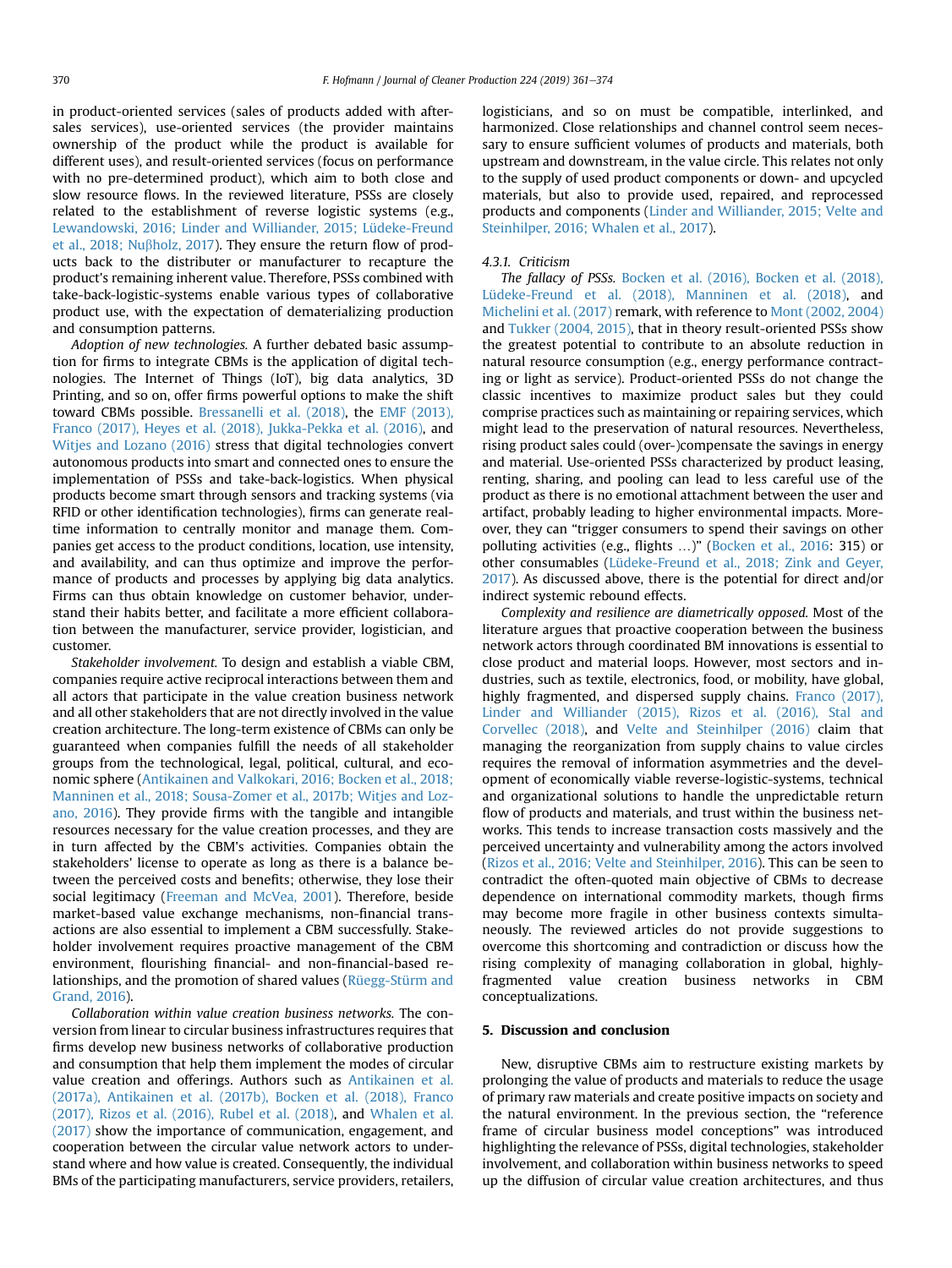the transition toward resilient businesses stabilized in a green growth economy. Most authors assume that the CBM configurations above contribute to a more holistic and radical change compared to strategies that achieve incremental resource efficiency improvements. However, how holistic and radical are CBMs theoretically constituted if we examine the words "holistic" and "radical" according to their etymological foundations and origins?

We can describe the contemporary overall theoretical framing of CBMs as ambivalent and divergent when we ask whether CBMs function as catalysts for an economic transition toward sustainability. CBM conceptions are mostly far from holistic and radical, as they fail to address the roots of the persistent problems it aims to solve. Researchers primarily pursue an ecological modernist position that technical solutions can create a new efficiency revolution to decouple economic expansion from ecological burdens (e.g., [Bressanelli et al., 2018; EMF, 2013; Lacy et al., 2014; Lacy and](#page-11-0) [Rutqvist, 2015; Moreno et al., 2016; Planing, 2018; Rubel et al.,](#page-11-0) [2018; Schulte, 2013; Urbinati et al., 2017](#page-11-0)). In particular, when digital and smart products control, steer, and thus change consumers' behavior, the authors assume a technocratic perspective of change. The declaration of IOT, RFID, and other digital applications as a lever for implementing CBMs harmonizes well with the green growth imperative, the integration of product-oriented and use-oriented PSSs, as well as the modes of value creation and offerings to close resource loops. It strengthens the dominant business paradigm that strives to overcome resource scarcity and environmental crises without diverging from financial ratios. Interpreted in this way, CBMs are just another green-coated business approach that reinforces neo-liberalism through its orientation toward shareholder value, which is subject to the contemporary business rationale that "the social responsibility of business is to increase profits" ([Friedman, 1970](#page-11-0): 1). Consequently, most CBM conceptualizations resemble an incremental rather than a fundamental change in the business logics that represent the weak sustainability approach. The majority of studies examined do not address the risk of systemwide rebound effects through growth efforts and issues of social exploitation in the current value creation networks. Even if business patterns like recycling waste into new forms of value and sharing approaches such as use-oriented PSSs are crucial for restructuring consumption and production systems, greater efforts are needed to accelerate the transition toward a society that flourishes within planetary boundaries [\(O'Neill et al., 2018](#page-12-0); [Steffen](#page-13-0) [et al., 2015\)](#page-13-0). CBM conceptions must go beyond efficiency and consistency strategies, as Zink and Geyer (2017: 600) point out: "What is truly required to reduce environmental impact is less production and less consumption."

This leads to another interpretation of CBMs. A few authors construct CBMs more pluralistically by highlighting the potential risk of systemic negative feedback loops ([Bocken et al., 2016, 2018;](#page-11-0) [Lüdeke-Freund et al., 2018; Manninen et al., 2018; Michelini et al.,](#page-12-0) 2017; Nu $\beta$ [holz, 2017](#page-12-0)), combining CBMs with the stakeholder value concept (e.g., [Antikainen and Valkokari, 2016; Antikainen et al.,](#page-11-0) [2017a; Bocken et al., 2018; Joustra et al., 2013; Lewandowski,](#page-11-0) [2016; Manninen et al., 2018; Sousa-Zomer et al., 2017b; Stal and](#page-11-0) [Corvellec, 2018](#page-11-0)), and discuss BMs for sufficiency in more detail ([Bocken et al., 2016](#page-11-0)). At this point, the CBM concept currently overlaps with post-growth debates at the micro level [\(Hobson and](#page-12-0) [Lynch, 2016; Jackson, 2009; Reichel, 2016;](#page-12-0) [Raworth, 2012\)](#page-12-0). In this reading, CBMs can help accelerate the sustainability transition to an economy that adopts an agnostic attitude to economic growth by providing solutions that proactively seek to reduce overall end-user consumption. For this, the field requires more transdisciplinary research to explore CBMs that pursue modes of value creation and offerings to slow resource flows down, especially those that experiment with result-oriented PSSs or non-consumerist business configurations (slow fashion, slow electronics, etc.). Given the obvious uncertainties and financial risks to experiment with these forms of value creation systems in an economic environment characterized by acceleration and fast consumerism, corporations need long-term reflection and innovation partnerships with stakeholder groups from different spheres of society, especially with research institutions. The co-production of knowledge, options for action, and development perspectives through the interaction of actors from academics and business encourages mutual learning processes that contribute to evolve transition capabilities in a world that apparently becomes increasingly complex. To explore the development and diffusion of CBM innovations for slowing down resource flows, time and spaces are necessary to cooperate, learn, and experiment; to discuss heterogeneous perspectives and practices in constructive dialogue formats in order to integrate theoretical and practical knowledge into reliable change approaches for new unproven paths [\(Rüegg-Stürm and Grand,](#page-13-0) [2016\)](#page-13-0). It is the responsibility of politics, academics, and businesses to create such interaction arenas and experimental spaces. For example, future CBM research has to address the challenges of estimating the environmental impacts of CBMs at the system level. As [Manninen et al. \(2018\)](#page-12-0) point out, scientific work should focus on developing environmental assessment metrics for corporations implementing new CBMs.

Another key insight from the systematic literature review is that CBM debates must include questions of how to handle the sharply rising complexity, and hence transaction costs, associated with close collaboration in globally fragmented and dispersed value creation networks [\(Franco, 2017; Linder and Williander, 2015; Rizos](#page-11-0) [et al., 2016; Stal and Corvellec, 2018; Velte and Steinhilper, 2016](#page-11-0)). It seems almost impossible to reconfigure the current highly complex and globalized value chains. Shortening and downsizing value circles by regionalizing the value creation and delivery infrastructures is one gradual strategy to diminish complexity. Thus, it is more practical to implement CBMs at the local or regional level by applying decentralization strategies to reduce complexity and vulnerability while developing organizational capabilities such as flexibility, agility, or a high degree of adaptability to anticipate trends in changing market environments. Integrating the principle "think global  $-$  act local" into the CBM conceptions raises business resilience to the next level. Regionalized circular business networks are not only manageable by keeping transaction costs to a minimum, but they also have positive effects beyond the business network boundaries by strengthening social cohesion, creating a sense of community spirit, and rebuilding trust among citizens in economic processes and structures [\(Raworth, 2012](#page-12-0)). This can be summarized in the movement of appropriate technology, where decentralized, small-scale, energy-efficient, people-centered, and locally autonomous solutions have a lower impact on the environment than do large-scale global solutions [\(Murray et al., 2017;](#page-12-0) [Schumacher, 1973\)](#page-12-0). In this light, the field requires future research to clarify how to manage and control rising complexity in the establishment of circular business networks, and which consequences arise for each actor in these business networks. Firms need new tools to manage this complexity. Such tools should integrate business network system dynamics change in terms of scale and time to reduce information asymmetries and uncertainty. In addition, future scientific work should address issues on how transnational corporations can reorganize their globally aligned business infrastructures toward decentralized, local, and autonomous, but interconnected, value creation entities.

Although some authors explicitly recognize stakeholder involvement as a core principle of CBM integration, the social aspects of CBM conceptualizations are virtually absent. To become a business approach that drives sustainability transitions, CBM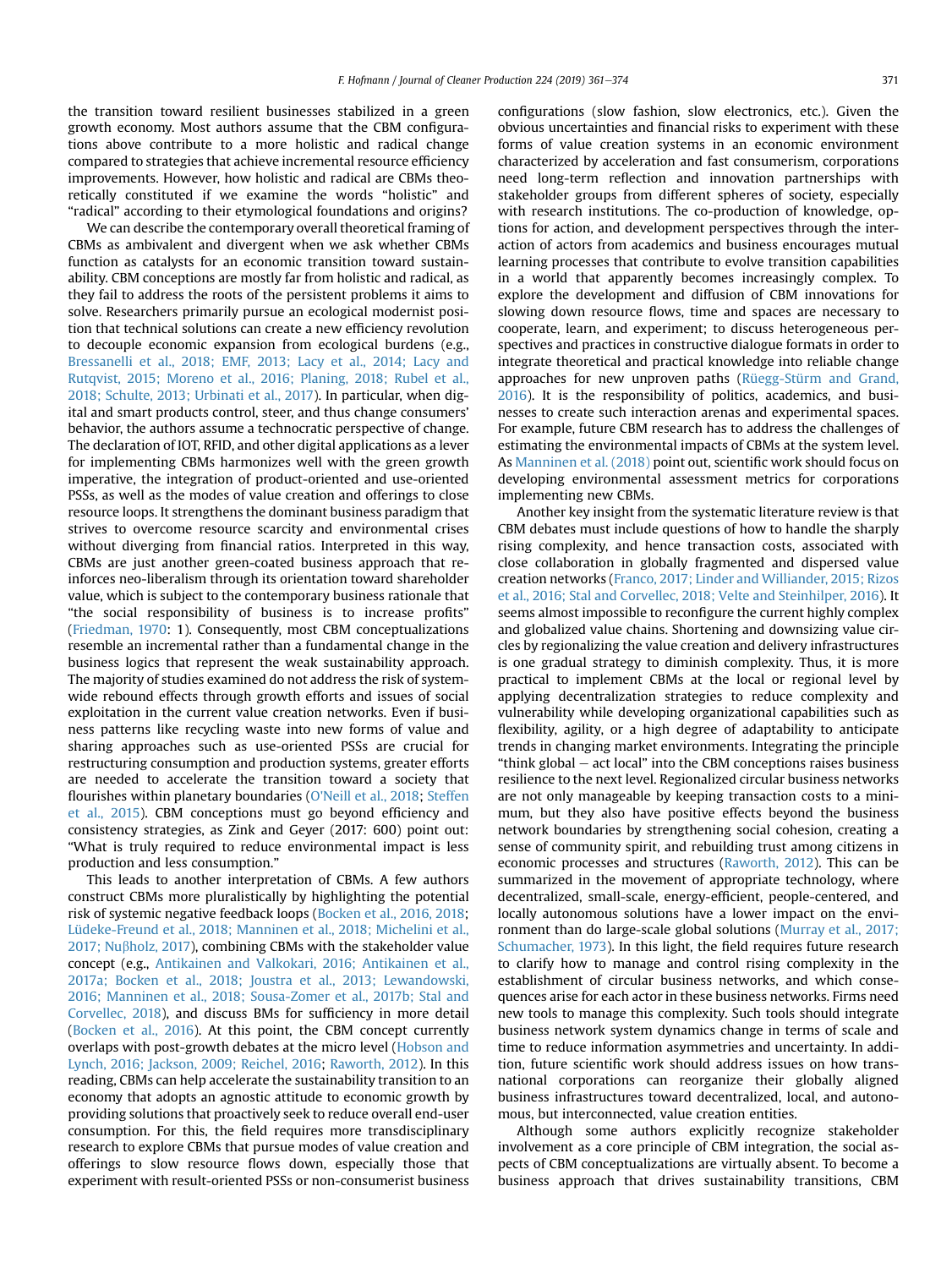<span id="page-11-0"></span>conceptions must be more diverse and pluralistic in design. Transparency in value creation networks, a more equitable distribution of earnings and assets (in particular in the context of the north-south perspective), or the redistribution of power (e.g., through open standards, open knowledge, or open design) are essential moral issues that are missing in the overall CBM framing. Only if research includes explicitly aspects of social justice in the theoretical foundations of CBMs it is appropriate to label the concept as sustainable. This needs urgent attention in the further conceptual development of CBMs and should be considered in future research.

The "reference frame for circular business model conceptions" presented in this study contributes to the field by extending the academic discussion of CBMs. Thus, it helps to clarify the notion of sustainability and the normative settings as well as operational arrangements of CBM conceptions in the scientific literature and debates the existing inconsistencies. The academic literature is still only beginning the discovery process, but it would benefit from a greater engagement with more "radical" sustainable BM innovation approaches than those that underpin the current understanding and visions of CBMs. This study provides instructive recommendations: first, to abolish the constraints related to the current logics of CBMs; and second, to diversify future research on CBMs.

## Conflicts in interest

The author declares no conflict of interest. The founding sponsors had no role in the study design; collection, analyses, or interpretation of data; writing of the manuscript, and decision to publish the results.

## Acknowledgments

This research is supported and funded by Heinrich Böll Stiftung  $-$  The Green Political Foundation, Germany. I would like to thank Dodo zu Knyphausen-Aufseß and three anonymous reviewers for their constructive comments on this research. Furthermore, I am a participant of the interdisciplinary researcher group "Obsolescence as a challenge for sustainability" which is funded from July 2016 to June 2021 by the German Federal Ministry of Education and Research in the frame of the Research for Sustainability program. Special thanks to the group members for the inspiring exchange of ideas and thoughts.

## References

- Amit, R., Zott, C., 2001. Value creation in E-business. Strat. Manag. J. 22, 493-520. [https://doi.org/10.1002/smj.187.](https://doi.org/10.1002/smj.187)
- [Antikainen, M., Valkokari, K., 2016. A framework for sustainable circular business](http://refhub.elsevier.com/S0959-6526(19)30806-6/sref2) model innovation. Tech. Inno. Man. Rev.  $6(7)$ ,  $5-12$  $5-12$ .
- Antikainen, M., Aminoff, A., Kettunen, O., Sundqvist-Andberg, H., Paloheimo, H., 2017a. Circular Economy business model innovation process-case study. Int. Conf. Sustain. Des. Manuf. 2017, 546-555. [https://doi.org/10.1007/978-3-319-](https://doi.org/10.1007/978-3-319-57078-5_52) [57078-5\\_52.](https://doi.org/10.1007/978-3-319-57078-5_52)
- [Antikainen, M., Aminoff, A., Paloheimo, H., Kettunen, O., 2017b. Designing circular](http://refhub.elsevier.com/S0959-6526(19)30806-6/sref4) [business model experimentation](http://refhub.elsevier.com/S0959-6526(19)30806-6/sref4)  $-$  [case Study. In: The ISPIM Innovation Forum](http://refhub.elsevier.com/S0959-6526(19)30806-6/sref4) [2017, Toronto, Canada, 19-22 March.](http://refhub.elsevier.com/S0959-6526(19)30806-6/sref4)
- [Ayres, R.U., 1994. Industrial metabolism; theory and policy. In: Allenby, B.R.,](http://refhub.elsevier.com/S0959-6526(19)30806-6/sref5) [Richards, D.J. \(Eds.\), The Greening of Industrial Ecosystems. National Academy](http://refhub.elsevier.com/S0959-6526(19)30806-6/sref5) [Press, Washington, DC, pp. 23](http://refhub.elsevier.com/S0959-6526(19)30806-6/sref5)-[37.](http://refhub.elsevier.com/S0959-6526(19)30806-6/sref5)
- Bastein, T., Roelofs, E., Rietveld, E., Hoogendoorn, A., 2013. Opportunities for a Circular Economy in the netherlands. Available: [https://www.government.nl/](https://www.government.nl/documents/reports/2013/10/04/opportunities-for-a-circular-economy-in-the-netherlands) [documents/reports/2013/10/04/opportunities-for-a-circular-economy-in-the](https://www.government.nl/documents/reports/2013/10/04/opportunities-for-a-circular-economy-in-the-netherlands)[netherlands.](https://www.government.nl/documents/reports/2013/10/04/opportunities-for-a-circular-economy-in-the-netherlands) (Accessed 8 May 2018).
- Bates, K., Bates, H., Johnston, R., 2003. Linking service to profit: the business case for service excellence. Int. J. Serv. Ind. Manag. 14 (2), 173-183. [https://doi.org/10.](https://doi.org/10.1108/09564230310474147) [1108/09564230310474147.](https://doi.org/10.1108/09564230310474147)

[Benyus, J., 2002. Biomimicry: Innovation Inspired by Design,](http://refhub.elsevier.com/S0959-6526(19)30806-6/sref8) first ed. Harper [Perennial, New York.](http://refhub.elsevier.com/S0959-6526(19)30806-6/sref8)

Bidmon, C.M., Knab, S.,F., 2017. The three roles of business models in societal

transitions: new linkages between business model and transition research. J. Clean. Prod. 178, 903-916. <https://doi.org/10.1016/j.jclepro.2017.12.198>

- Bleicher, K., 1994. Integrative management in a time of transformation. Long. Range Plan. 27 (5), 136-144. [https://doi.org/10.1016/0024-6301\(94\)90234-8](https://doi.org/10.1016/0024-6301(94)90234-8).
- BMUB (Federal Ministry for the Environment, Nature Conservation and Nuclear Safety), 2016. Deutsches Ressourceneffizienzprogramm II: Programm zur nachhaltigen Nutzung und zum Schutz der natürlichen Ressourcen. Available: http://www.bmu.de/fi[leadmin/Daten\\_BMU/Pools/Broschueren/progress\\_ii\\_](http://www.bmu.de/fileadmin/Daten_BMU/Pools/Broschueren/progress_ii_broschuere_bf.pdf) [broschuere\\_bf.pdf](http://www.bmu.de/fileadmin/Daten_BMU/Pools/Broschueren/progress_ii_broschuere_bf.pdf). (Accessed 8 May 2018).
- Bocken, N.M.P., Short, S., 2016. Towards a sufficiency-driven business model: experiences and opportunities. Environ. Inn. A. Soc. Trans. 18, 41-61. [https://doi.](https://doi.org/10.1016/j.eist.2015.07.010) [org/10.1016/j.eist.2015.07.010.](https://doi.org/10.1016/j.eist.2015.07.010)
- Bocken, N.M.P., Short, S., Rana, P., Evans, S., 2013. A value mapping tool for sustainable business modelling. Intern. J. Busi. Soc. 13 (5), 482-497. [https://doi.org/](https://doi.org/10.1108/CG-06-2013-0078) [10.1108/CG-06-2013-0078.](https://doi.org/10.1108/CG-06-2013-0078)
- Bocken, N.M.P., Short, S., Rana, P., Evans, S., 2014. A literature and practice review to develop sustainable business model archetypes. J. Clean. Prod. 65, 42-56. [https://doi.org/10.1016/j.jclepro.2013.11.039.](https://doi.org/10.1016/j.jclepro.2013.11.039)
- Bocken, N.M.P., Bakker, C., Pauw, I. De, 2016. Product design and business model strategies for a circular economy. J. Ind. Prod. Eng. 33, 308-320. [https://doi.org/](https://doi.org/10.1080/21681015.2016.1172124) [10.1080/21681015.2016.1172124](https://doi.org/10.1080/21681015.2016.1172124).
- Bocken, N.M.P., Schuit, C.S.C., Kraaijenhagen, C., 2018. Experimenting with a circular business model: lessons from eight cases. Envir. Inno. A. Soc. Trans. Article (in press) [https://doi.org/10.1016/j.eist.2018.02.001.](https://doi.org/10.1016/j.eist.2018.02.001)
- [Boulding, K.E., 1966. The economics of the coming spaceship earth. In: Jarrett, H.](http://refhub.elsevier.com/S0959-6526(19)30806-6/sref17) [\(Ed.\), Environmental Quality in a Growing Economy. MD. Resources for the](http://refhub.elsevier.com/S0959-6526(19)30806-6/sref17) [Future/Johns Hopkins University Press, Baltimore, pp. 3](http://refhub.elsevier.com/S0959-6526(19)30806-6/sref17)-[14.](http://refhub.elsevier.com/S0959-6526(19)30806-6/sref17)
- Bressanelli, G., Perona, M., Saccani, N., 2017. Reshaping the washing machine industry through circular economy and product-service system business models. In: The 9th CIRP IPSS Conference: Circular Perspectives on Product/ServiceSystems 2017, pp. 43-48. [https://doi.org/10.1016/j.procir.2017.03.065.](https://doi.org/10.1016/j.procir.2017.03.065)
- Bressanelli, G., Adrodegari, F., Perona, M., Saccani, N., 2018. Exploring how usagefocused business models enable circular economy through digital technologies. Sustain. Times 10 (639), 1-21. <https://doi.org/10.3390/su10030639>.
- Breuer, H., Lüdeke-Freund, F., 2017. Values-based network and business model innovation. Int. J. Innov. Manag. 21 (3), 1-35. [https://doi.org/10.1142/](https://doi.org/10.1142/S1363919617500281) [S1363919617500281.](https://doi.org/10.1142/S1363919617500281)
- Chesbrough, H.W., 2010. Business model innovation: opportunities and barriers. Long. Range Plan. 43, 354-363. [https://doi.org/10.1016/j.lrp.2009.07.010.](https://doi.org/10.1016/j.lrp.2009.07.010)
- [Den Hollander, M., Bakker, C., 2016. Mind the gap exploiter: circular business](http://refhub.elsevier.com/S0959-6526(19)30806-6/sref22) [models for product lifetime extension. In: Electronics Goes Green Conference](http://refhub.elsevier.com/S0959-6526(19)30806-6/sref22) [2016, Berlin, Germany, 6-9 September.](http://refhub.elsevier.com/S0959-6526(19)30806-6/sref22)
- Denyer, D., Tranfi[eld, D., 2009. Producing a systemic review. In: Buchanan, D.,](http://refhub.elsevier.com/S0959-6526(19)30806-6/sref23) [Bryman, A. \(Eds.\), The Sage Handbook of Organizational Research Methods.](http://refhub.elsevier.com/S0959-6526(19)30806-6/sref23) [Paperbackshop, London, pp. 671](http://refhub.elsevier.com/S0959-6526(19)30806-6/sref23)-[689](http://refhub.elsevier.com/S0959-6526(19)30806-6/sref23).
- EAJ (Environmental Agency of Japan), 2013. Fundamental Plan for Establishing a Sound Material-Cycle Society. Available: [http://www.env.go.jp/en/focus/docs/](http://www.env.go.jp/en/focus/docs/files/20131018-79.pdf) fi[les/20131018-79.pdf.](http://www.env.go.jp/en/focus/docs/files/20131018-79.pdf) (Accessed 9 May 2018).
- EC (European Commission), 2016. Towards a circular economy. Available: [https://ec.](https://ec.europa.eu/commission/priorities/jobs-growth-and-investment/towards-circular-economy_en) [europa.eu/commission/priorities/jobs-growth-and-investment/towards](https://ec.europa.eu/commission/priorities/jobs-growth-and-investment/towards-circular-economy_en)[circular-economy\\_en](https://ec.europa.eu/commission/priorities/jobs-growth-and-investment/towards-circular-economy_en). (Accessed 9 May 2018).
- Elo, S., K, H., 2007. The qualitative content analysis process. J. Adv. Nurs. 62 (1), 107-115. [https://doi.org/10.1111/j.1365-2648.2007.04569.x.](https://doi.org/10.1111/j.1365-2648.2007.04569.x)
- EMF (Ellen MacArthur Foundation), 2013. Towards the circular economy: economic and business rationale for an accelerated transition. Available: [https://](https://ellenmacarthurfoundation.org/assets/downloads/publications/Ellen-MacArthur-Foundation-Towards-the-Circular-Economy-vol.1.pdf) [ellenmacarthurfoundation.org/assets/downloads/publications/Ellen-](https://ellenmacarthurfoundation.org/assets/downloads/publications/Ellen-MacArthur-Foundation-Towards-the-Circular-Economy-vol.1.pdf)[MacArthur-Foundation-Towards-the-Circular-Economy-vol.1.pdf](https://ellenmacarthurfoundation.org/assets/downloads/publications/Ellen-MacArthur-Foundation-Towards-the-Circular-Economy-vol.1.pdf). (Accessed 7
- May 2018), 1. EMF (Ellen MacArthur Foundation), 2018. Member groups. Available: [https://www.](https://www.ellenmacarthurfoundation.org/ce100/member-groups/corporates) [ellenmacarthurfoundation.org/ce100/member-groups/corporates](https://www.ellenmacarthurfoundation.org/ce100/member-groups/corporates). (Accessed 10 May 2018)
- Florin, N., Madden, B., Sharpe, S., Benn, S., Agarwal, R., Perey, R., Giurco, D., 2015. Shifting business models for a circular economy: metals management for multiproduct-use cycles. Available: [http://wealthfromwaste.net/wp-content/](http://wealthfromwaste.net/wp-content/uploads/2015/11/P3-FINAL-SHIFTING-BUSINESS-MODELS-FOR-CE-ONLINE.pdf) [uploads/2015/11/P3-FINAL-SHIFTING-BUSINESS-MODELS-FOR-CE-ONLINE.pdf](http://wealthfromwaste.net/wp-content/uploads/2015/11/P3-FINAL-SHIFTING-BUSINESS-MODELS-FOR-CE-ONLINE.pdf). (Accessed 30 June 2018).
- Franco, M., 2017. Circular economy at the micro level: a dynamic view of incumbents' struggles and challenges in the textile industry. J. Clean. Prod. 168, 833e845. <https://doi.org/10.1016/j.jclepro.2017.09.056>.
- Freeman, R.,E., McVea, J.,A., 2001. Stakeholder approach to strategic management. Darden Business School Working Paper 1-32. No. 01-02, Available at SSRN: [https://ssrn.com/abstract](https://ssrn.com/abstract=263511)=[263511](https://ssrn.com/abstract=263511) [https://dx.doi.org/10.2139/ssrn.263511.](https://dx.doi.org/10.2139/ssrn.263511)
- Friedman, M., 1970. The social responsibility of business is to increase its profits. Available: [http://www.umich.edu/~thecore/doc/Friedman.pdf.](http://www.umich.edu/%7Ethecore/doc/Friedman.pdf) (Accessed 30 June 2018).
- Geissdoerfer, M., et al., 2017. The circular economy  $-$  a new sustainability paradigm. J. Clean. Prod. 143, 757-768. <https://doi.org/10.1016/j.jclepro.2016.12.048>.
- Ghisellini, P., Cialani, C., Ulgiati, S., 2016. A review on circular economy: the expected transition to a balanced interplay of environmental and economic systems. J. Clean. Prod. 114, 11-32. [https://doi.org/10.1016/j.jclepro.2015.09.007.](https://doi.org/10.1016/j.jclepro.2015.09.007)
- [Gnoni, M.G., Mossa, G., Mummolo, G., Tornese, F., Verriello, R., 2017a. Circular](http://refhub.elsevier.com/S0959-6526(19)30806-6/sref35) [economy strategies for electric and electronic equipment: a fuzzy cognitive](http://refhub.elsevier.com/S0959-6526(19)30806-6/sref35) [map. Envir. Eng. A. Mana. J. 16 \(8\), 1807](http://refhub.elsevier.com/S0959-6526(19)30806-6/sref35)-[1817.](http://refhub.elsevier.com/S0959-6526(19)30806-6/sref35)
- Gnoni, M.G., Mossa, G., Mummolo, G., Tornese, F., Verriello, R., 2017b. Supporting circular economy through use-based business models: the washing machines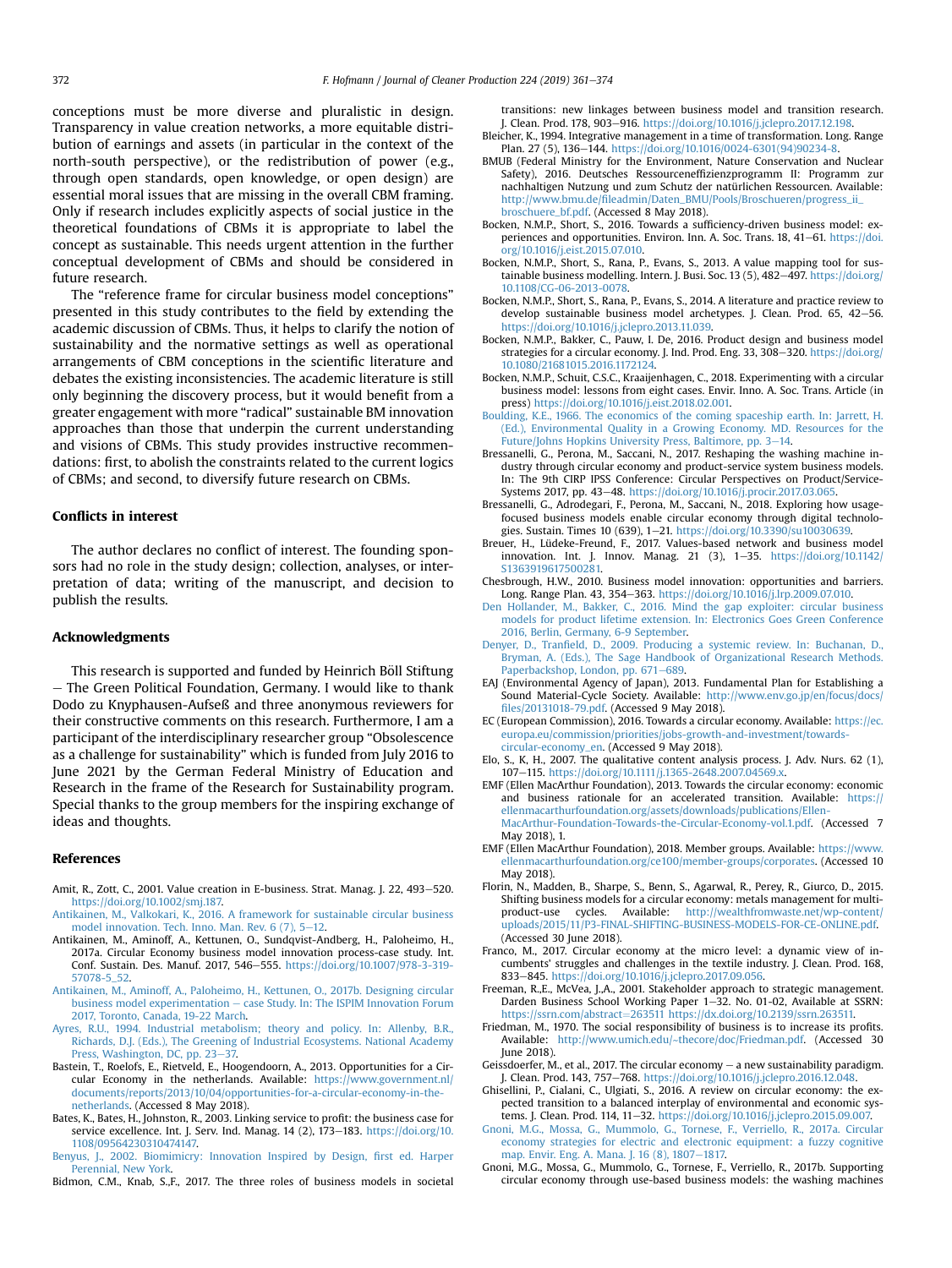<span id="page-12-0"></span>case. In: The 9th CIRP IPSS Conference: Circular Perspectives on Product/ Service-Systems 2017, pp. 49–54. <https://doi.org/10.1016/j.procir.2017.03.018>. [Graedel, T.E., Allenby, B.R., 1995. Industrial Ecology,](http://refhub.elsevier.com/S0959-6526(19)30806-6/sref37) first ed. Prentice Hall, Engle-

- [wood Cliffs, N.J.](http://refhub.elsevier.com/S0959-6526(19)30806-6/sref37) [Grin, J., Rotmans, J., Schot, J., 2010. Transitions to Sustainable Development: New](http://refhub.elsevier.com/S0959-6526(19)30806-6/sref38) [Directions in the Study of Long Term Trans- Formative Change,](http://refhub.elsevier.com/S0959-6526(19)30806-6/sref38) first ed. Rout[ledge, New York/Oxford](http://refhub.elsevier.com/S0959-6526(19)30806-6/sref38).
- Guldman, E., 2016. Best Practice Examples of Circular Business Models. Available: <https://www2.mst.dk/Udgiv/publications/2016/06/978-87-93435-86-5.pdf>. (Accessed 30 June 2018).
- Heyes, G., Sharmina, M., Mendoza, J.M.F., Gallego-Schmid, A., Azapagic, A., 2018. Developing and implementing circular economy business models in serviceoriented technology companies. J. Clean. Prod. 177, 621-632. [https://doi.org/](https://doi.org/10.1016/j.jclepro.2017.12.168) [10.1016/j.jclepro.2017.12.168](https://doi.org/10.1016/j.jclepro.2017.12.168).
- Hirsch Hadorn, G., Bradley, D., Pohl, C., Rist, S., Wiesmann, U., 2005. Implications of transdisciplinarity for sustainability research. Ecol. Econ. 60, 119-128. [https://](https://doi.org/10.1016/j.ecolecon.2005.12.002) [doi.org/10.1016/j.ecolecon.2005.12.002.](https://doi.org/10.1016/j.ecolecon.2005.12.002)
- [Hobson, K., Lynch, N., 2016. Diversifying and de-growing the circular economy:](http://refhub.elsevier.com/S0959-6526(19)30806-6/sref42) [radical social transformation in a resource-scarce world. Futures 82, 15](http://refhub.elsevier.com/S0959-6526(19)30806-6/sref42)–[25.](http://refhub.elsevier.com/S0959-6526(19)30806-6/sref42)
- Homrich, A.S., Galvao, G., Abadia, L.G., Carvalho, M.M., 2018. The circular economy umbrella: trends and gaps on integrating pathways. J. Clean. Prod. 175, 525e543. [https://doi.org/10.1016/j.jclepro.2017.11.064.](https://doi.org/10.1016/j.jclepro.2017.11.064)
- IPCC (Intergovernmental Panel on Climate Change), 2014. Climate Change 2014 Mitigation of Climate Change. Available: [https://ipcc.ch/pdf/assessment-report/](https://ipcc.ch/pdf/assessment-report/ar5/wg3/ipcc_wg3_ar5_full.pdf) [ar5/wg3/ipcc\\_wg3\\_ar5\\_full.pdf](https://ipcc.ch/pdf/assessment-report/ar5/wg3/ipcc_wg3_ar5_full.pdf). (Accessed 6 May 2018).
- ISDRI (Institute for Sustainable Development and International Relations), SDSN (Sustainable Development Solutions Network), 2015. Pathways to deep decarbonization. [http://deepdecarbonization.org/wp-content/uploads/2016/03/](http://deepdecarbonization.org/wp-content/uploads/2016/03/DDPP_2015_REPORT.pdf) [DDPP\\_2015\\_REPORT.pdf.](http://deepdecarbonization.org/wp-content/uploads/2016/03/DDPP_2015_REPORT.pdf) (Accessed 6 May 2018).
- [Jackson, T., 2009. Prosperity without Growth: Economics for a Finite Planet,](http://refhub.elsevier.com/S0959-6526(19)30806-6/sref46) first ed. [\(Earthscan, Sterling\).](http://refhub.elsevier.com/S0959-6526(19)30806-6/sref46)
- [Jahn, T., 2015. Theory of sustainability? Considerations on a basic understanding of](http://refhub.elsevier.com/S0959-6526(19)30806-6/sref47) "sustainability science"[. In: Enders, J.,C., Remig, M. \(Eds.\), Theories of Sustain](http://refhub.elsevier.com/S0959-6526(19)30806-6/sref47)[able Development. Routledge studies in sustainable development, London and](http://refhub.elsevier.com/S0959-6526(19)30806-6/sref47) [New York, pp. 30](http://refhub.elsevier.com/S0959-6526(19)30806-6/sref47)-[42.](http://refhub.elsevier.com/S0959-6526(19)30806-6/sref47)
- Jesson, J., Lacey, F., 2006. How to do (or not to do) a critical literature review. Pharm. Educ. 6 (2), 139-148. [https://doi.org/10.1080/15602210600616218.](https://doi.org/10.1080/15602210600616218)
- Johnson, M.W., Christensen, C.M., Kagermann, H., 2008. Reinventing your business model. Harv. Bus. Rev. 86, 50-59. Available: [https://hbr.org/2008/12/](https://hbr.org/2008/12/reinventing-your-business-model) [reinventing-your-business-model.](https://hbr.org/2008/12/reinventing-your-business-model) (Accessed 11 May 2018).
- Joustra, D.J., de Jong, E., Engelaar, F., 2013. Guided choices towards a circular business model. Available: [https://de.scribd.com/document/210493256/Guided-](https://de.scribd.com/document/210493256/Guided-Choices-Towards-a-Circular-Business-Model-PDF)[Choices-Towards-a-Circular-Business-Model-PDF.](https://de.scribd.com/document/210493256/Guided-Choices-Towards-a-Circular-Business-Model-PDF) (Accessed 30 June 2017).
- Jukka-Pekka, O., Poutiainen, P., Sorasahi, H., Aho, M., Annala, J., L, j.M., 2016. Business Models for a Circular Economy: 7 Companies Paving the Way. Available: <https://www2.mst.dk/Udgiv/publications/2016/06/978-87-93435-86-5.pdf>. (Accessed 30 June 2018).
- Kirchherr, J., Reike, D., Hekkert, M., 2017. Conceptualizing the circular economy: an analysis of 114 definitions. Resour. Conserv. Recycl. 127, 221-232. [https://doi.](https://doi.org/10.1016/j.resconrec.2017.09.005) [org/10.1016/j.resconrec.2017.09.005](https://doi.org/10.1016/j.resconrec.2017.09.005).
- Korhonen, J., Honkasalo, A., Seppälä, J., 2018. Circular economy: the concept and its limitations. Indu. Ecol. 143, 37-46. [https://doi.org/10.1016/j.ecolecon.2017.06.](https://doi.org/10.1016/j.ecolecon.2017.06.041) [041.](https://doi.org/10.1016/j.ecolecon.2017.06.041)
- [Krajewski, L.,J., Malhotra, M.,K., Ritzman, L.,P., 2016. Operations Management. Pro](http://refhub.elsevier.com/S0959-6526(19)30806-6/sref54)[cesses and Supply Chains, vol. 11. Pearson, Boston](http://refhub.elsevier.com/S0959-6526(19)30806-6/sref54).
- [Lacy, P., Rutqvist, J., 2015. Waste to Wealth. Palgrave and Macmillan, Basingstoke,](http://refhub.elsevier.com/S0959-6526(19)30806-6/sref55) [Hampshire.](http://refhub.elsevier.com/S0959-6526(19)30806-6/sref55)
- Lacy, P., Keeble, J., McNamara, R., Rutquvist, J., Eckerle, K., Haglund, T., Buddemeier, P., Cui, M., Sharma, A., Cooper, A., Senior, T., Petterson, C., 2014. Circular Advantage: Innovative Business Models and Technologies to Create Value in a World without Limits to Growth. Available: [https://www.accenture.](https://www.accenture.com/t20150523T053139__w__/us-en/_acnmedia/Accenture/Conversion-Assets/DotCom/Documents/Global/PDF/Strategy_6/Accenture-Circular-Advantage-Innovative-Business-Models-Technologies-Value-Growth.pdf) [com/t20150523T053139\\_\\_w\\_\\_/us-en/\\_acnmedia/Accenture/Conversion-Assets/](https://www.accenture.com/t20150523T053139__w__/us-en/_acnmedia/Accenture/Conversion-Assets/DotCom/Documents/Global/PDF/Strategy_6/Accenture-Circular-Advantage-Innovative-Business-Models-Technologies-Value-Growth.pdf) [DotCom/Documents/Global/PDF/Strategy\\_6/Accenture-Circular-Advantage-](https://www.accenture.com/t20150523T053139__w__/us-en/_acnmedia/Accenture/Conversion-Assets/DotCom/Documents/Global/PDF/Strategy_6/Accenture-Circular-Advantage-Innovative-Business-Models-Technologies-Value-Growth.pdf)[Innovative-Business-Models-Technologies-Value-Growth.pdf.](https://www.accenture.com/t20150523T053139__w__/us-en/_acnmedia/Accenture/Conversion-Assets/DotCom/Documents/Global/PDF/Strategy_6/Accenture-Circular-Advantage-Innovative-Business-Models-Technologies-Value-Growth.pdf) (Accessed 30 June 2018).
- Leach, M., Raworth, K., Rockström, J., 2013. Between social and planetary boundaries: navigating pathways in the safe and just space for humanity. In: ISSC (International Social Science Council)/UNESCO (United Nations Educational, Scientific and Cultural Organization. World Social Science Report 2013: Changing Global Environments. OECD Publishing and Unesco Publishing, pp. 84-89. [https://doi.org/10.1787/9789264203419-10-en.](https://doi.org/10.1787/9789264203419-10-en)
- Lepawsky, J., Mather, C., 2011. From beginnings and endings to boundaries and edges: rethinking circulation and exchange through electronic waste. Royal Geo. Society 43 (3), 242-249. <https://doi.org/10.1111/j.1475-4762.2011.01018.x>.
- Lewandowski, M., 2016. Designing the business models for circular economy towards the conceptual framework. Sustain. Times 8 (43),  $1-28$ . [https://doi.org/](https://doi.org/10.3390/su8010043) [10.3390/su8010043.](https://doi.org/10.3390/su8010043)
- Lieder, M., Rashid, A., 2016. Towards circular economy implementation: a comprehensive review in context of manufacturing industry. J. Clean. Prod. 115, 36e51. [https://doi.org/10.1016/j.jclepro.2015.12.042.](https://doi.org/10.1016/j.jclepro.2015.12.042)
- Linder, M., Williander, M., 2015. Circular business model innovation: inherent uncertainties. Bus. Strateg. Environ. 26, 182-196. <https://doi.org/10.1002/bse.1906>.
- Loorbach, D., Wijsman, K., 2013. Business transition management: exploring a new role for business in sustainability transitions. J. Clean. Prod. 45, 20-28. [https://](https://doi.org/10.1016/j.jclepro.2012.11.002) [doi.org/10.1016/j.jclepro.2012.11.002.](https://doi.org/10.1016/j.jclepro.2012.11.002)
- [Lovins, A.B., Lovins, L.H., Hawken, P., 1999. Natural Capitalism: the Next Industrial](http://refhub.elsevier.com/S0959-6526(19)30806-6/sref62) Revolution, fi[rst ed. Earthscan, London](http://refhub.elsevier.com/S0959-6526(19)30806-6/sref62).
- Lüdeke-Freund, F., Massa, L., Bocken, N.M.P., Brent, A., Musango, J., 2016. Business models for shared value. Available: [https://nbs.net/p/main-report-business](https://nbs.net/p/main-report-business-models-for-shared-value-4122f859-2499-4439-824e-7535631a14ed)[models-for-shared-value-4122f859-2499-4439-824e-7535631a14ed](https://nbs.net/p/main-report-business-models-for-shared-value-4122f859-2499-4439-824e-7535631a14ed). (Accessed 11 May 2018).
- Lüdeke-Freund, F., Gold, S., Bocken, N.M.P., 2018. A review and typology of circular economy business model patterns. J. Ind. Ecol. (in press) [https://doi.org/10.1111/](https://doi.org/10.1111/jiec.12763) ijec. 12763.
- Magretta, J., 2002. Why business models matter. Harv. Bus. Rev. 80, 86-92. Available: [https://hbr.org/2002/05/why-business-models-matter.](https://hbr.org/2002/05/why-business-models-matter) (Accessed 11 May 2018).
- [Manninen, K., Koskela, S., Antikainen, R., Bocken, N.M.P., Dahlbo, H., Aminoff, A.,](http://refhub.elsevier.com/S0959-6526(19)30806-6/sref66) [2018. Do circular economy business models capture intended environmental](http://refhub.elsevier.com/S0959-6526(19)30806-6/sref66) value propositions? J. Clean. Prod.  $171$ ,  $413-422$  $413-422$ .
- Markard, I., Raven, R., Truffer, B., 2012. Sustainability transitions: an emerging field of research and its prospects. Res. Pol. 41, 955-967. [https://doi.org/10.1016/j.](https://doi.org/10.1016/j.respol.2012.02.013) [respol.2012.02.013.](https://doi.org/10.1016/j.respol.2012.02.013)
- Massa, L., Tucci, C.L., Afuah, A., 2017. A critical assessment of business model research. Acad. Manag. Ann. 11, 73-104. [https://doi.org/10.5465/annals.2014.](https://doi.org/10.5465/annals.2014.0072) [0072.](https://doi.org/10.5465/annals.2014.0072)
- Mayring, P., 2000. Qualitative content analysis. Forum Qualitative Sozialforschung/ Forum Qual. Soc. Res. 1 (2). Art. 20. [http://nbn-resolving.de/urn:nbn:de:0114](http://nbn-resolving.de/urn:nbn:de:0114-fqs0002204)  $f$  $(0.002204)$
- [Mayring, P., 2015. Qualitative Inhaltsanalyse. Grundlagen und Techniken, 12. Beltz,](http://refhub.elsevier.com/S0959-6526(19)30806-6/sref71) [Weinheim und Basel.](http://refhub.elsevier.com/S0959-6526(19)30806-6/sref71)
- [McDonough, W., Braungart, M., 2002. Cradle to Cradle: Remaking the Way We](http://refhub.elsevier.com/S0959-6526(19)30806-6/sref72) Make Things, fi[rst ed. North Point Press, New York](http://refhub.elsevier.com/S0959-6526(19)30806-6/sref72).
- Merli, R., Preziosi, M., Acampora, A., 2018. How do scholars approach the circular economy? A systematic literature review. J. Clean. Prod. 178, 703-722. [https://](https://doi.org/10.1016/j.jclepro.2017.12.112) [doi.org/10.1016/j.jclepro.2017.12.112.](https://doi.org/10.1016/j.jclepro.2017.12.112)
- [Michelini, G., Moraes, R.N., Cunha, R.N., Costa, J.M.H., Ometto, A.R., 2017. From linear](http://refhub.elsevier.com/S0959-6526(19)30806-6/sref74) [to circular economy: PSS conducting the transition. In: The 9th CIRP IPSS](http://refhub.elsevier.com/S0959-6526(19)30806-6/sref74) [Conference: Circular Perspectives on Product/Service-Systems \(2017\), pp. 2](http://refhub.elsevier.com/S0959-6526(19)30806-6/sref74)–[6](http://refhub.elsevier.com/S0959-6526(19)30806-6/sref74).
- Mont, O.,K., 2002. Clarifying the concept of product-service system. J. Clean. Prod. 10, 237-245. [https://doi.org/10.1016/S0959-6526\(01\)00039-7.](https://doi.org/10.1016/S0959-6526(01)00039-7)
- Mont, O.,K., 2004. Product-service Systems: Panacea or Myth? IIIEE. Lund University, Lund. Available: [https://lup.lub.lu.se/search/publication/467248.](https://lup.lub.lu.se/search/publication/467248) (Accessed 16 October 2018).
- Moreau, V., Sahakian, M., van Griethuysen, P., Vuille, F., 2017. Coming full circle: why social and institutional dimensions matter for the circular economy. J. Ind. Ecol. 21, 497-506. <https://doi.org/10.1111/jiec.12598>
- Moreno, M., De los Rios, C., Rowe, Z., Charnley, F., 2016. A conceptual framework for circular design. Sustain. Times 8 (937),  $1-15$ . [https://doi.org/10.3390/](https://doi.org/10.3390/su8090937) [su8090937.](https://doi.org/10.3390/su8090937)
- Murray, A., Skene, K., Haynes, K., 2017. The circular economy: an interdisciplinary exploration of the concept and application in a global context. J. Bus. Ethics 140 (3), 369-380. Available: [https://link.springer.com/article/10.1007%2Fs10551-](https://link.springer.com/article/10.1007%2Fs10551-015-2693-2) [015-2693-2.](https://link.springer.com/article/10.1007%2Fs10551-015-2693-2) (Accessed 7 May 2018).
- Nußholz, J.L.K., 2017. Circular business models: defining a concept and framing an emerging research field. Sustain. Times 9, 1810, 1-16. [https://doi.org/10.3390/](https://doi.org/10.3390/su9101810) [su9101810](https://doi.org/10.3390/su9101810).
- O'Neill, D.W., Fanning, A.L., Lamb, W.F., Steinberger, J.K., 2018. A good life for all within planetary boundaries. Nat. Sustain. 1, 88-95. [https://doi.org/10.1038/](https://doi.org/10.1038/s41893-018-0021-4) [s41893-018-0021-4](https://doi.org/10.1038/s41893-018-0021-4).
- [Osterwalder, A., Pigneur, Y., 2010. Business Model Generation,](http://refhub.elsevier.com/S0959-6526(19)30806-6/sref82) first ed. NJ Wiley, [Hoboken.](http://refhub.elsevier.com/S0959-6526(19)30806-6/sref82)
- [Pauli, G.A., 2010. The Blue Economy: 10 Years, 100 Innovations, 100 Million Jobs,](http://refhub.elsevier.com/S0959-6526(19)30806-6/sref83) fi[rst ed. Paradigm Publications, Taos NM.](http://refhub.elsevier.com/S0959-6526(19)30806-6/sref83)
- Pearce, D.W., Turner, R.K., 1989. Economics of Natural Resources and the Environment. John Hopkis Univerity Press, Balt. [https://doi.org/10.2307/1242904.](https://doi.org/10.2307/1242904)
- Planing, P., 2018. Towards a circular economy how business model innovation will help to make the shift. Intern. J. Bus. a. Global. 20, 71-83. [https://doi.org/10.](https://doi.org/10.1504/IJBG.2018.088665) [1504/IJBG.2018.088665.](https://doi.org/10.1504/IJBG.2018.088665)
- Raworth, K., 2012. A safe and just space for humanity. Available: [https://www.](https://www.oxfam.org/sites/www.oxfam.org/files/dp-a-safe-and-just-space-for-humanity-130212-en.pdf) oxfam.org/sites/www.oxfam.org/fi[les/dp-a-safe-and-just-space-for-humanity-](https://www.oxfam.org/sites/www.oxfam.org/files/dp-a-safe-and-just-space-for-humanity-130212-en.pdf)[130212-en.pdf.](https://www.oxfam.org/sites/www.oxfam.org/files/dp-a-safe-and-just-space-for-humanity-130212-en.pdf) (Accessed 7 May 2018).
- [Reichel, A., 2016. What's Next? Wirtschaften jenseits des Wachstums. In: Horx, M.](http://refhub.elsevier.com/S0959-6526(19)30806-6/sref87) [\(Ed.\), Zukunftsreport, Zukunftsinstitut, Frankfurt Am Main, pp. 110](http://refhub.elsevier.com/S0959-6526(19)30806-6/sref87)-[135](http://refhub.elsevier.com/S0959-6526(19)30806-6/sref87).
- Rizos, V., Behrens, A., van der Gaast, W., Hofman, E., Ioannou, A., Kafyeke, T., Flamos, A., Rinaldi, E., Papadelis, S., Hirschnitz-Garbers, M., Topi, G., 2016. Implementation of circular economy business models by small and mediumsized enterprises (SMEs): barriers and enablers. Sustain. Times 8 (1212),  $1-18$ . [https://doi.org/10.3390/su8111212.](https://doi.org/10.3390/su8111212)
- Rizos, V., Tuokko, K., Behrens, A., 2017. The Circular Economy: a review of definitions, processes and impacts. Available: [https://www.ceps.eu/publications/](https://www.ceps.eu/publications/circular-economy-review-definitions-processes-and-impacts) circular-economy-review-defi[nitions-processes-and-impacts](https://www.ceps.eu/publications/circular-economy-review-definitions-processes-and-impacts). (Accessed 7 May 2018).
- Rockström, J., Steffen, W., Noone, K., Persson, A., Chapin III, F.S., Lambin, E.<br>Lenton, T.M., Scheffer, M., Folke, C., Schellnhuber, H., Nykvist, B., De Wit, C.A. Hughes, T., van der Leeuw, S., Rodhe, H., Sorlin, S., Snyder, P.K., Costanza, R., Svedin, U., Falkenmark, M., Karlberg, L., Corell, R.W., Fabry, V.J., Hansen, J., Walker, B., Liverman, D., Richardson, K., Crutzen, P., Foley, J., 2009. Planetary boundaries: exploring the safe operating space for humanity. Ecol. Soc. 14 (2), 1-33. <http://www.ecologyandsociety.org/vol14/iss2/art32>.